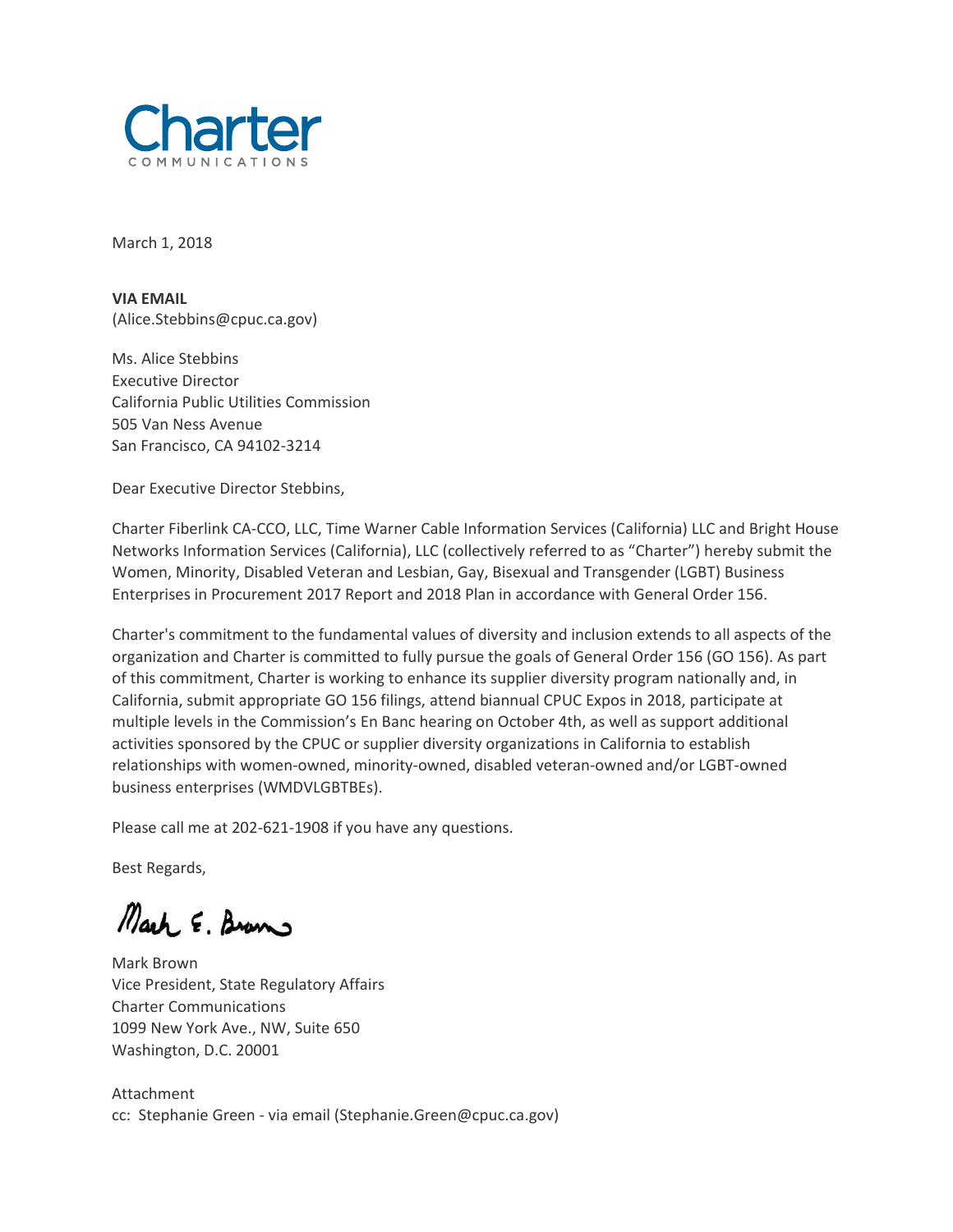## **Annual Report**

|                                                                                      | Pg. |
|--------------------------------------------------------------------------------------|-----|
| Description of WMDVLGBTBE Program Activities During the Previous Calendar Year       |     |
| <b>WMDVLGBTBE Annual Results by Ethnicity</b>                                        | 4   |
| WMDVLGBTBE Direct Procurement by Product and Service Categories                      | 5   |
| WMDVLGBTBE Subcontractor Procurement by Product and Service Categories               | 6   |
| <b>WMDVLGBTBE Procurement by Standard Industrial Categories</b>                      |     |
| Number of WMDVLGBTBE Suppliers and Revenue Reported to the Clearinghouse             | 8   |
| Description of Number of WMDVLGBTBE Suppliers with California Majority Workforce     | 9   |
| <b>WMDVLGBTBE Program Expenses</b>                                                   | 10  |
| Description of Progress in Meeting or Exceeding Set Goals                            | 11  |
| Description of Prime Contractor Utilization of WMDVLGBTBE Subcontractors             | 12  |
| Summary of Prime Contractor Utilization of WMDVLGBTBE Subcontractors                 | 13  |
| A List of WMDVLGBTBE Complaints Received and Current Status                          | 14  |
| Description of Efforts to Recruit WMDVLGBTBE Suppliers in Low Utilization Categories | 15  |
|                                                                                      |     |

# **Annual Plan**

|        | 10.1.1 WMDVLGBTBE Annual Short-, Mid-, and Long-Term Goals                         | 17 |
|--------|------------------------------------------------------------------------------------|----|
| 10.1.2 | Description of WMDVLGBTBE Planned Program Activities for the Next Calendar Year    | 18 |
|        | 10.1.3 Plans for Recruiting WMDVLGBTBE Suppliers in Low Utilization Areas          | 20 |
|        | 10.1.4 Plans for Recruiting WMDVLGBTBE Suppliers Where Unavailable                 | 21 |
|        | 10.1.5 Plans for Encouraging Prime Contractors to Subcontract WMDVLGBTBE Suppliers | 22 |
|        | 10.1.6 Plans for Complying with WMDVLGBTBE Program Guidelines                      | 23 |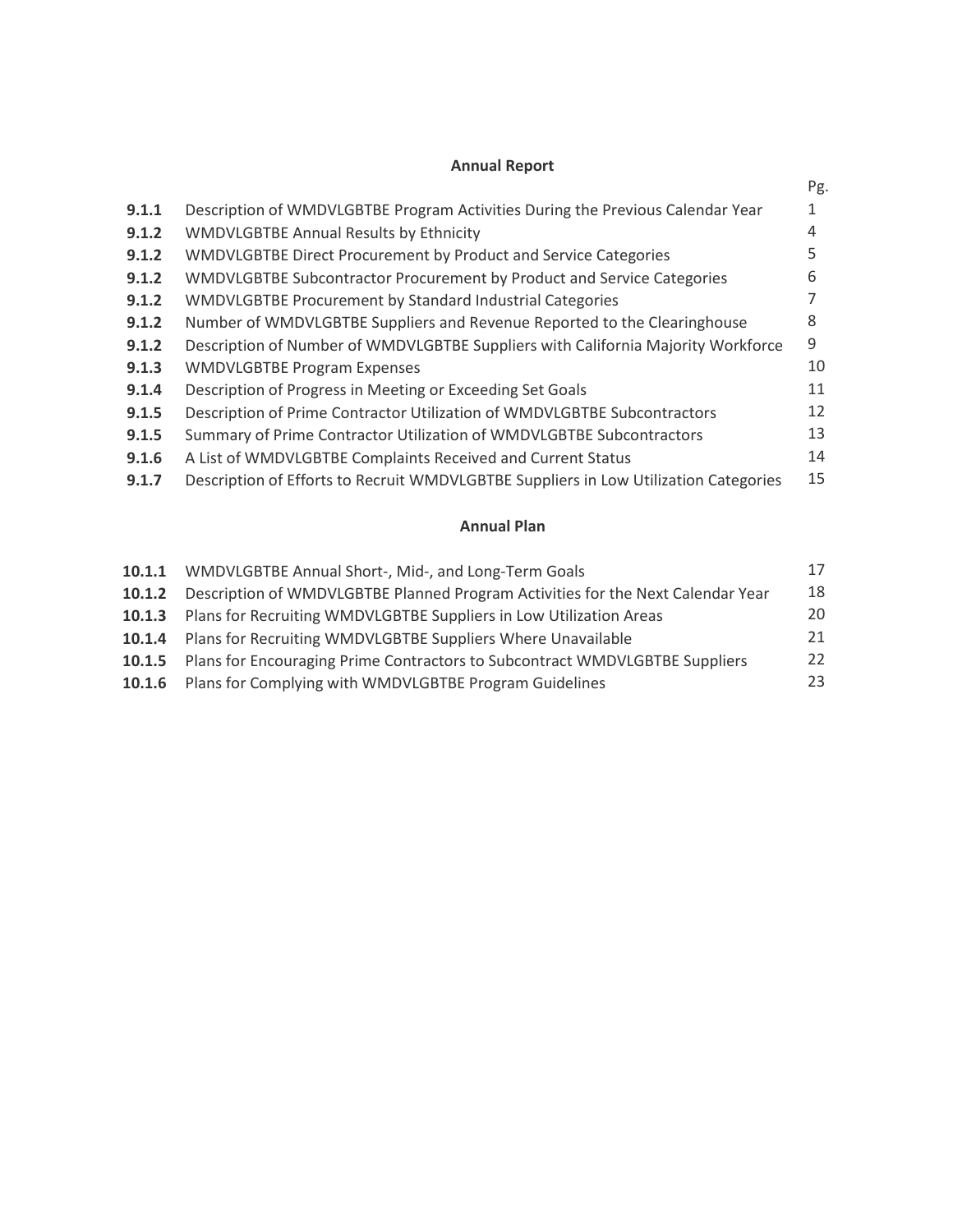| <b>Charter Communications</b>                                                  | 2017 Report | G.O. #156 Sec. 9.1.1 |  |  |  |
|--------------------------------------------------------------------------------|-------------|----------------------|--|--|--|
| Description of WMDVLGBTBE Program Activities During the Previous Calendar Year |             |                      |  |  |  |

Charter launched its supplier diversity initiative in 2017 and focused on building internal capabilities to identify, engage and track spend with women-owned, minority-owned, disabled veteran-owned, and/or LGBT-owned business enterprises (WMDVLGBTBEs), as well as increased engagement with external organizations to develop the program nationally and in California.

#### Internal Activities

- Completed a robust evaluation of methodologies to identify Net Procurement spend in support of California operations as an integrated company following the accounting system conversion of legacy Time Warner Cable and legacy Bright House Networks.
- Established 2017 as a baseline for WMDVLGBTBE spend and count. Provided baseline WMDVLGBTBE spend by business unit and engaged leaders of relevant business units on establishing rigorous goal-setting for WMDVLGBTBE spend over a five year time horizon.
- Evaluated existing procurement system that manages supplier information, contracts and payment transactions (Ariba) for ability to track diversity information on existing and potential WMDVLGBTBEs. Updated Charter-specific "questionnaire" in Ariba to harmonize supplier information management and tracking of diversity status for spend reporting. Added fields to the Charter-specific questionnaire to capture necessary details on WMDVLGBTBEs certified by The Supplier Clearinghouse. Created quick reference guidance for potential WMDVLGBTBEs on how to register with the supplier diversity program in the Charter Ariba network. Charter developed a workaround to track LGBTBEs given the Ariba system limitations for that diversity classification, and has continued advocacy started in 2016 for inclusion of LGBTBE as a tracked diverse certification the same as all other WMDVBEs in the Ariba general network. In 2017, Charter partnered with the National LGBT Chamber of Commerce (NGLCC) on this advocacy for LGBTBE inclusion in the Ariba general network.
- Established the External Diversity and Inclusion Council which met in March and December 2017 to assist and advise Charter in the development, monitoring and evaluation of all diversity efforts including supplier diversity.
- Established the Executive Steering Committee for Diversity and Inclusion which reviewed strategy for all diversity efforts including supplier diversity. The Executive Steering Committee for Diversity and Inclusion met on a quarterly basis in 2017 and is comprised of the Chief Executive Officer of Charter and leaders from all business units.
- Benchmarked the supplier diversity program against peer organizations and industry best practices.
- Identified existing suppliers that are eligible as WMDVLGBTBEs and advocated for certification by The Supplier Clearinghouse. Supported eight successful certifications by The Supplier Clearinghouse for WMDVLGBTBEs who are current suppliers to Charter in the areas of Legal, Field Operations and Professional Services.
- Established a quarterly cadence for reporting WMDVLGBTBE spend internally to the lead for each business unit.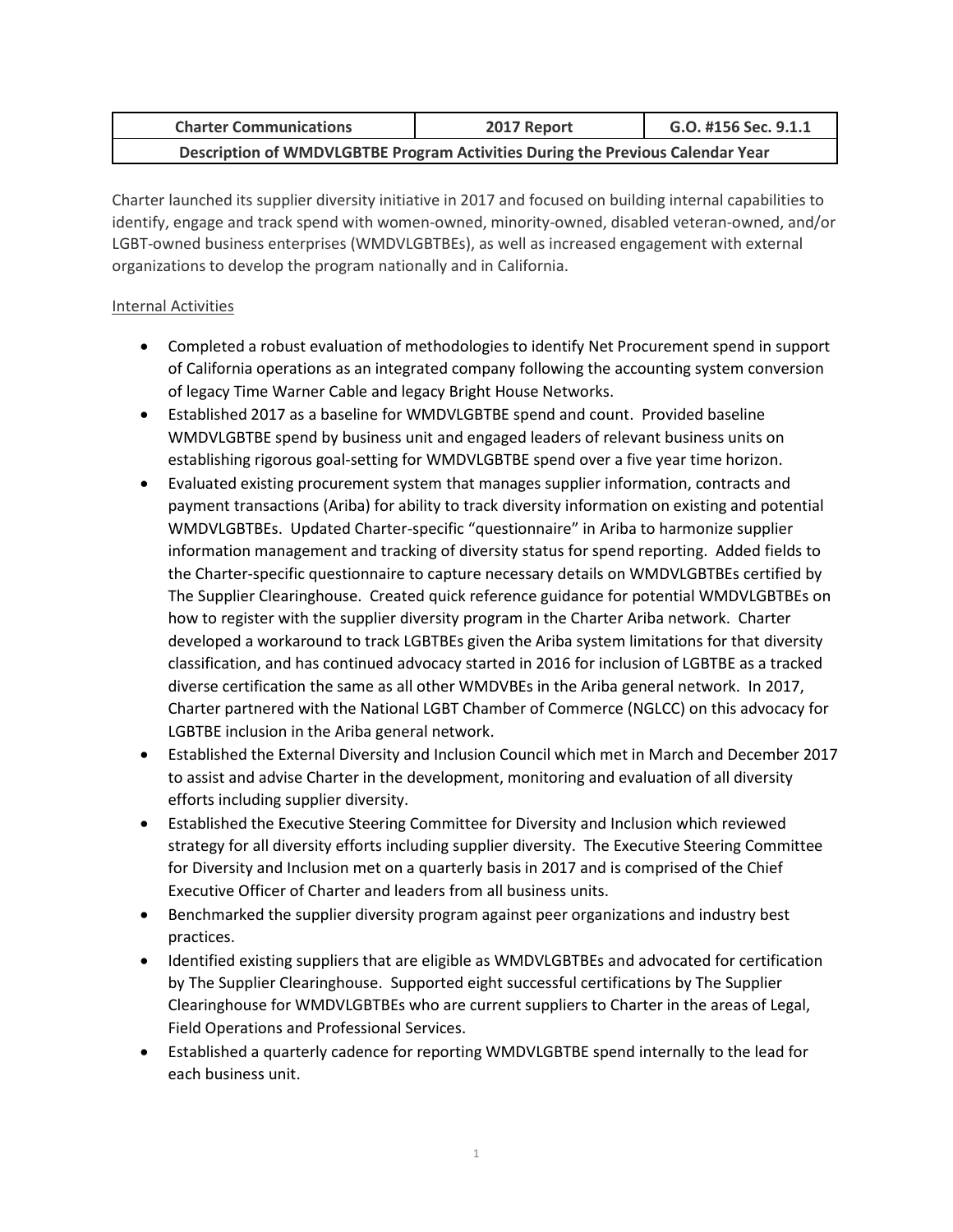- Developed and provided supplier diversity training to all sourcing managers within the Strategic Procurement team.
- Evaluated tools for reporting Tier 2 diverse spend from large, majority-owned prime suppliers. Selected a Tier 2 diverse spend reporting tool and launched data collection for 2017 Tier 2 diverse spend. Developed online, self-service training for primes to learn how to report in Charter's Tier 2 diverse spend reporting portal. Registered prime suppliers for reporting and followed up to ensure quarterly data was input into Charter's Tier 2 diverse spend reporting portal. Added legal language to the standard master agreement template for reporting Tier 2 diverse spend.

#### External Activities

- Partnered with the following supplier diversity organizations to advance program development:
	- o Mountain Plains Minority Supplier Development Council (MPMSDC)
	- o National Asian American Coalition (NAAC)
	- o National Association of Minority & Women Owned Law Firms (NAMWOLF)
	- o National LGBT Chamber of Commerce (NGLCC)
	- o National Minority Supplier Development Council (NMSDC)
	- o Southern California Minority Supplier Development Council (SCMSDC)
	- o Technology Industry Group (TIG)
	- o United States Hispanic Chamber of Commerce (USHCC)
	- o United States Pan Asian American Chamber of Commerce (USPAACC)
	- o Women's Business Enterprise National Council (WBENC)
	- o Women's Business Enterprise Council West (WBEC-West)
- Attended the following national and California-specific supplier diversity events in 2017 to meet diverse suppliers in matchmaking appointments and expos, learn best practices for program development, and network with supplier diversity professionals from peer companies:
	- o SCMSDC Gateway Conference (March 14-15 in City of Industry, CA)
	- o WBENC Summit & Salute (March 21-23 in New Orleans, LA)
	- o National Business Inclusion Consortium Best of the Best (April 26 in Washington, DC)
	- o CPUC/Joint Utilities Expo (May 3 in Los Angeles, CA)
	- o USPAACC CelebrAsian Procurement Conference (May 30-June 1 in San Diego, CA)
	- o WBENC National Conference (June 20-22 in Las Vegas, NV)
	- o NMSDC Program Manager's Seminar (July 10-12 in Chicago, IL)
	- o NGLCC International Business & Leadership Conference (August 1-4 in Las Vegas, NV)
	- o WBEC West Procurement Opportunity Conference (September 12-14 in San Diego, CA)
	- o NAMWOLF Annual Meeting (September 19 in New York, NY)
	- o USHCC National Convention (October 1-3 in Dallas, TX)
	- o CPUC General Order 156 Supplier Diversity En Banc (October 5 in Pomona, CA)
	- o SCMSDC Leadership Excellence Awards (October 11 in Los Angeles, CA)
	- o CPUC/Joint Utilities Expo (October 19 in Redding, CA)
	- o NAAC Economic Development Conference (October 20 in Los Angeles, CA)
	- o NMSDC National Conference & Business Fair (October 22-25 in Detroit, MI)
	- o California Cable Supplier Diversity Fair (November 9 in San Jose, CA)
	- o NGLCC National Dinner & Awards Gala (November 17 in Washington, DC)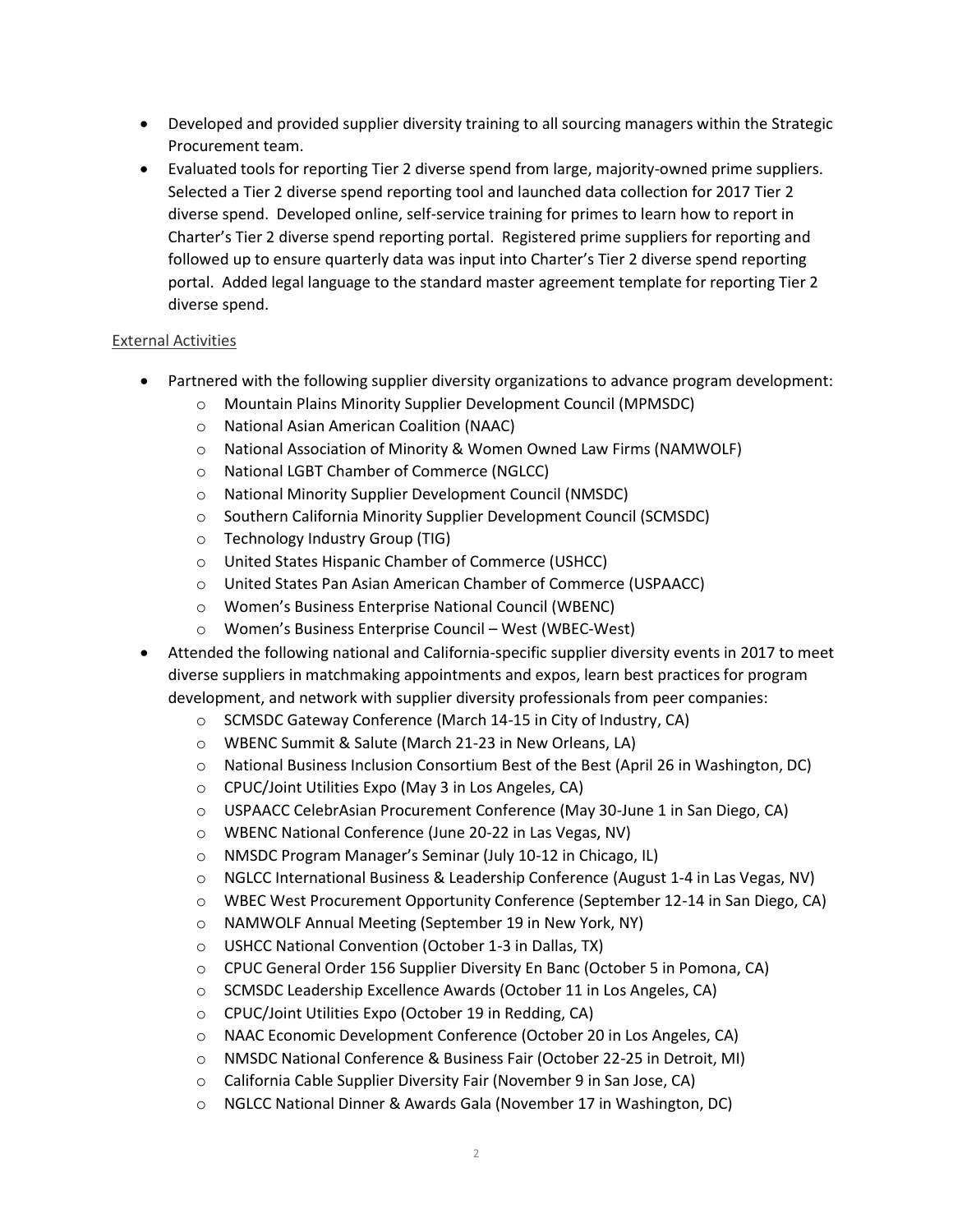- Spoke on panels to educate WMDVLGBTBEs on the process for engaging with Charter:
	- o USPAACC CelebrAsian Procurement Conference Group Vice President, Strategic Procurement
	- o NGLCC International Business & Leadership Conference Group Vice President, Strategic Procurement
	- o MPMSDC Business Alliance Forum Senior Manager, Supplier Diversity
	- o USHCC National Convention Director, Strategic Procurement
	- o CPUC En Banc Chief Diversity Officer & Senior Vice President
	- o CPUC Diverse/Small Business Expo Vice President, Strategic Procurement
	- o NAAC Economic Development Conference Vice President, Strategic Procurement
	- o NMSDC National Conference Expo, TIG Tech Hub Judge for "Diverse Supplier Quick Pitch" – Group Vice President, Strategic Procurement
	- o NMSDC National Conference Expo, TIG Tech Hub Panel Director, Analytics & Supplier Diversity
	- $\circ$  California Cable Supplier Diversity Fair Senior Manager, Supplier Diversity
- Accepted leadership roles and awards from supplier diversity partner organizations:
	- o Northwest Mountain Minority Supplier Development Council (NWMtnMSDC) Senior Manager, Supplier Diversity, received Robert L. Ryan Advocacy Award (March 2017)
	- o MPMSDC Senior Manager, Strategic Procurement, joined Board of Directors (September 2017)
	- o TIG Senior Manager, Supplier Diversity, received Extended Leadership Team Member of the Year Award (October 2017)
- Actively participated in the CPUC Joint Utilities and attended the quarterly meetings in-person to receive the latest guidance from CPUC staff, learn best practices and network with peer General Order 156 reporting companies.
- In accordance with commitments made as part the merger with Time Warner Cable and acquisition of Bright House Networks, in August 2017 Charter's Chief Executive Officer and Senior Executive Vice President hosted a meeting in Los Angeles with the National Diversity Coalition leadership to provide an overview of Charter's Diversity and Inclusion efforts and plans in key areas, including procurement. Charter national functional leads for Procurement, Diversity and Inclusion, and State Government Affairs also participated.
- Funded four scholarships for current WMDVLGBTBE suppliers to the technical assistance and supplier development program for diverse business owners at Tuck Executive Education at Dartmouth. Three WMDVLGBTBEs attended the "Building a High-Performing Minority Business" session held during November 2017 on the Dartmouth campus, two of which are Californiabased WMDVLGBTBEs nominated by Charter's Regional Field Operations business unit operating in Southern California. These two WMDVLGBTBEs were also certified by The Supplier Clearinghouse in 2017 because of their partnership and at the request of Charter.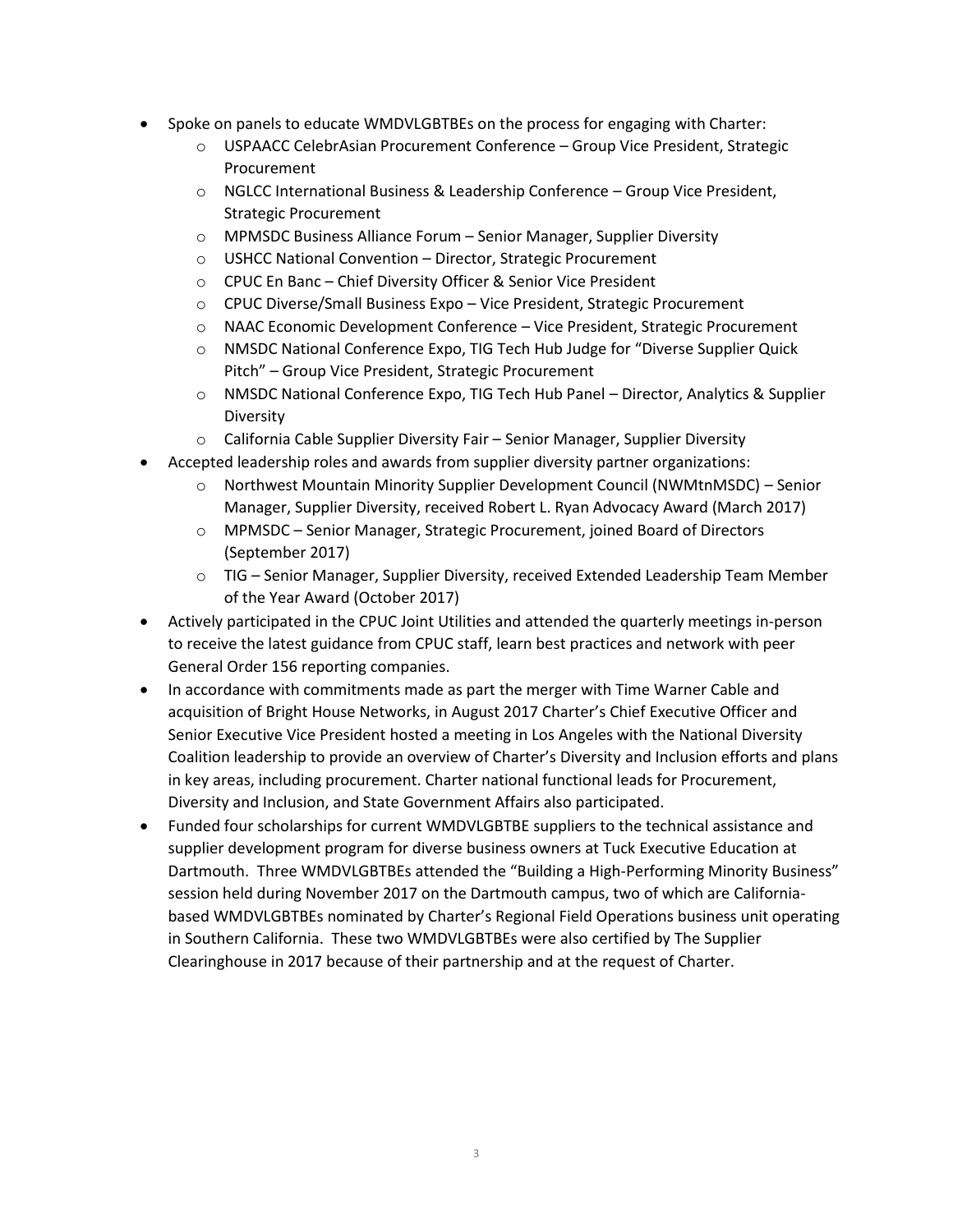| <b>Charter Communications</b>                 | 2017 Report | G.O. #156 Sec. 9.1.2 |  |  |
|-----------------------------------------------|-------------|----------------------|--|--|
| <b>WMDVLGBTBE Annual Results by Ethnicity</b> |             |                      |  |  |

|                |                           |                              |                                          |               | 2017 Report  |                 |        |
|----------------|---------------------------|------------------------------|------------------------------------------|---------------|--------------|-----------------|--------|
|                |                           |                              |                                          | <b>Direct</b> | Sub          | <b>Total \$</b> | %      |
| 1              |                           | Asian Pacific American       |                                          | \$32,282,154  | \$18,816     | \$32,300,970    | 3.96%  |
| $\frac{2}{3}$  |                           | African American             |                                          | \$19,277,688  | \$0          | \$19,277,688    | 2.36%  |
|                | <b>Minority</b><br>Male   | Hispanic American            |                                          | \$13,952,084  | \$0          | \$13,952,084    | 1.71%  |
| 4              |                           | Native American              |                                          | \$0           | \$0          | \$0             | 0.00%  |
| 5              |                           | <b>Total Minority Male</b>   |                                          | \$65,511,926  | \$18,816     | \$65,530,742    | 8.03%  |
| 6              |                           | Asian Pacific American       |                                          | \$1,784,779   | \$0          | \$1,784,779     | 0.22%  |
| $\overline{7}$ |                           | African American             |                                          | \$0           | \$0          | \$0             | 0.00%  |
| $\frac{8}{9}$  | <b>Minority</b><br>Female | Hispanic American            |                                          | \$0           | \$6,249      | \$6,249         | 0.001% |
|                |                           | Native American              |                                          | \$914,012     | \$0          | \$914,012       | 0.11%  |
| 10             |                           | <b>Total Minority Female</b> |                                          | \$2,698,791   | \$6,249      | \$2,705,040     | 0.33%  |
|                |                           |                              |                                          |               |              |                 |        |
| 11             |                           |                              | Total Minority Business Enterprise (MBE) | \$68,210,717  | \$25,065     | \$68,235,782    | 8.36%  |
|                |                           |                              |                                          |               |              |                 |        |
| 12             |                           |                              | Women Business Enterprise (WBE)          | \$10,161,254  | \$7,617      | \$10,168,871    | 1.24%  |
|                |                           |                              |                                          |               |              |                 |        |
|                |                           |                              | Lesbian, Gay, Bisexual, Transgender      |               |              |                 |        |
| 13             |                           |                              | <b>Business Enterprise (LGBTBE)</b>      | \$0           | \$0          | \$0             | 0.00%  |
|                |                           |                              |                                          |               |              |                 |        |
|                |                           | Disabled Veteran Business    |                                          |               |              |                 |        |
| 14             |                           | Enterprise (DVBE)            |                                          | \$0           | \$0          | \$0             | 0.00%  |
|                |                           |                              |                                          |               |              |                 |        |
| 15             |                           | Other 8(a)*                  |                                          | \$0           | \$0          | \$0             | 0.00%  |
|                |                           |                              |                                          |               |              |                 |        |
| 16             | <b>TOTAL WMDVLGBTBE</b>   |                              | \$78,371,971                             | \$32,682      | \$78,404,653 | 9.60%           |        |
|                |                           |                              |                                          |               |              |                 |        |
|                | 17 Net Procurement**      |                              | \$816,400,106                            |               |              |                 |        |

NOTE: "FIRMS CLASSIFIED AS 8(a) OF SMALL BUSINESS ADMINISTRATION INCLUDES NON-VMDYLGBTBE<br>"NET PROCUREMENT INCLUDES PURCHASE ORDER, NON-PURCHASE ORDER, AND CREDIT CARD DOLLARS."<br>EXPECTED TO DECREASE IN 2018 DUE TO ONGOING B **Direct - DIRECT PROCUREMENT** 

Sub - SUBCONTRACTOR PROCUREMENT<br>% - PERCENTAGE OF NET PROCUREMENT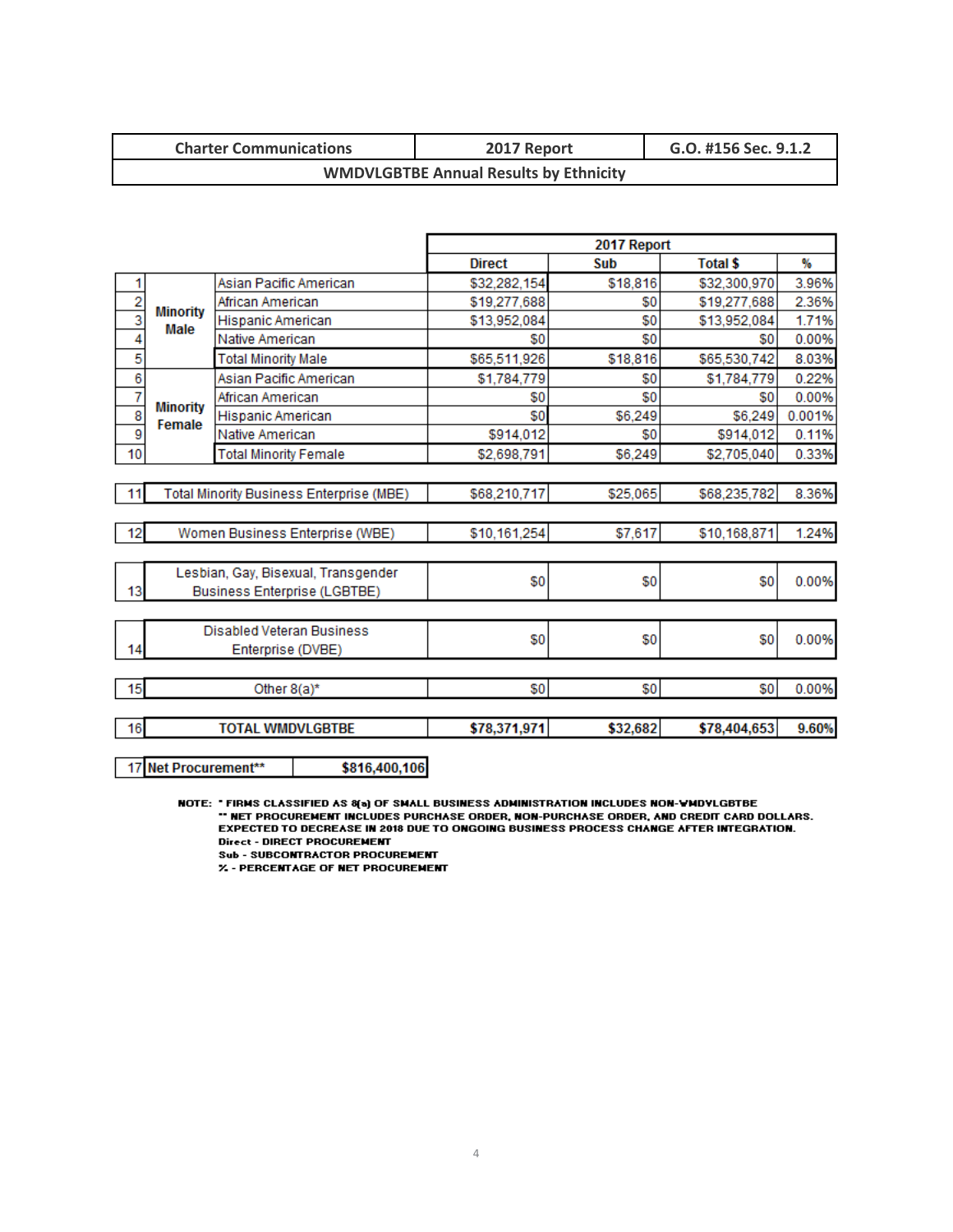|--|

### **WMDVLGBTBE Direct Procurement by Product and Service Categories**

|                                      |                           |                                          |               | <b>Products</b> |       | <b>Services</b> |       | <b>Total</b> |       |
|--------------------------------------|---------------------------|------------------------------------------|---------------|-----------------|-------|-----------------|-------|--------------|-------|
|                                      |                           |                                          |               | \$              | %     | \$              | ₩     | \$           | ₩     |
| 1                                    |                           | Asian Pacific American                   | <b>Direct</b> | \$240.191       | 0.03% | \$32.041.963    | 3.92% | \$32,282,154 | 3.95% |
| 2                                    | <b>Minority</b>           | African American                         | <b>Direct</b> | \$0             | 0.00% | \$19,277,688    | 2.36% | \$19,277,688 | 2.36% |
| $\overline{\overline{\overline{3}}}$ | Male                      | <b>Hispanic American</b>                 | <b>Direct</b> | \$519,674       | 0.06% | \$13,432,410    | 1.65% | \$13,952,084 | 1.71% |
| 4                                    |                           | Native American                          | <b>Direct</b> | \$0             | 0.00% | \$0             | 0.00% | \$0          | 0.00% |
| 5                                    |                           | <b>Total Minority Male</b>               | <b>Direct</b> | \$759,865       | 0.09% | \$64,752,061    | 7.93% | \$65,511,926 | 8.02% |
| 6                                    |                           | Asian Pacific American                   | <b>Direct</b> | \$0             | 0.00% | \$1,784,779     | 0.22% | \$1,784,779  | 0.22% |
| 7                                    |                           | African American                         | <b>Direct</b> | \$0             | 0.00% | \$0             | 0.00% | \$0          | 0.00% |
| $\overline{\mathbf{8}}$              | <b>Minority</b><br>Female | Hispanic American                        | <b>Direct</b> | \$0             | 0.00% | \$0             | 0.00% | \$0          | 0.00% |
| 9                                    |                           | Native American                          | Direct        | \$0             | 0.00% | \$914,012       | 0.11% | \$914,012    | 0.11% |
| 10                                   |                           | <b>Total Minority Female</b>             | <b>Direct</b> | \$0             | 0.00% | \$2,698,791     | 0.33% | \$2,698,791  | 0.33% |
|                                      |                           |                                          |               |                 |       |                 |       |              |       |
| 11                                   |                           | Total Minority Business Enterprise (MBE) | <b>Direct</b> | \$759,865       | 0.09% | \$67.450.852    | 8.26% | \$68,210,717 | 8.36% |
|                                      |                           |                                          |               |                 |       |                 |       |              |       |
| -12                                  |                           | Women Business Enterprise (WBE)          | <b>Direct</b> | \$8,306,557     | 1.02% | \$1,854,697     | 0.23% | \$10,161,254 | 1.24% |
|                                      |                           |                                          |               |                 |       |                 |       |              |       |
|                                      |                           | Lesbian, Gay, Bisexual, Transgender      |               |                 |       |                 |       |              |       |
| 13                                   |                           | <b>Business Enterprise (LGBTBE)</b>      | <b>Direct</b> | \$0             | 0.00% | \$0             | 0.00% | \$0          | 0.00% |
|                                      |                           |                                          |               |                 |       |                 |       |              |       |
|                                      |                           | Disabled Veteran Business Enterprise     |               |                 |       |                 |       |              |       |
| 14                                   |                           | (DVBE)                                   | Direct        | \$0             | 0.00% | \$0             | 0.00% | \$0          | 0.00% |
|                                      |                           |                                          |               |                 |       |                 |       |              |       |
| 15                                   |                           | Other $8(a)^*$                           | Direct        | \$0             | 0.00% | \$0             | 0.00% | \$0          | 0.00% |
|                                      |                           |                                          |               |                 |       |                 |       |              |       |
| 16                                   |                           | <b>TOTAL WMDVLGBTBE</b>                  | <b>Direct</b> | \$9,066,422     | 1.11% | \$69,305,549    | 8.49% | \$78,371,971 | 9.60% |
|                                      |                           |                                          |               |                 |       |                 |       |              |       |
|                                      | <b>Total Product</b>      |                                          |               |                 |       |                 |       |              |       |

| <b>ITotal Product</b> |              |
|-----------------------|--------------|
| 17 Procurement        | \$9,066,422  |
| <b>Total Service</b>  |              |
| 18 Procurement        | \$69,305,549 |
|                       |              |

19 Net Procurement\*\* \$816,400,106

| Total Number of                 |  |
|---------------------------------|--|
| <b>WMDVLGBTBEs that</b>         |  |
| <b>20 Received Direct Spend</b> |  |

NOTE: "FIRMS CLASSIFIED AS &@] OF SMALL BUSINESS ADMINISTRATION INCLUDES NON-VMDYLGBTBE<br>"NET PROCUREMENT INCLUDES PURCHASE ORDER, NON-PURCHASE ORDER, AND CREDIT CARD DOLLARS. EXPECTED TO DECREASE "<br>IN 2018 DUE TO ONGOING B

Direct - DIRECT PROCUREMENT<br>Sub - SUBCONTRACTOR PROCUREMENT<br>% - PERCENTAGE OF NET PROCUREMENT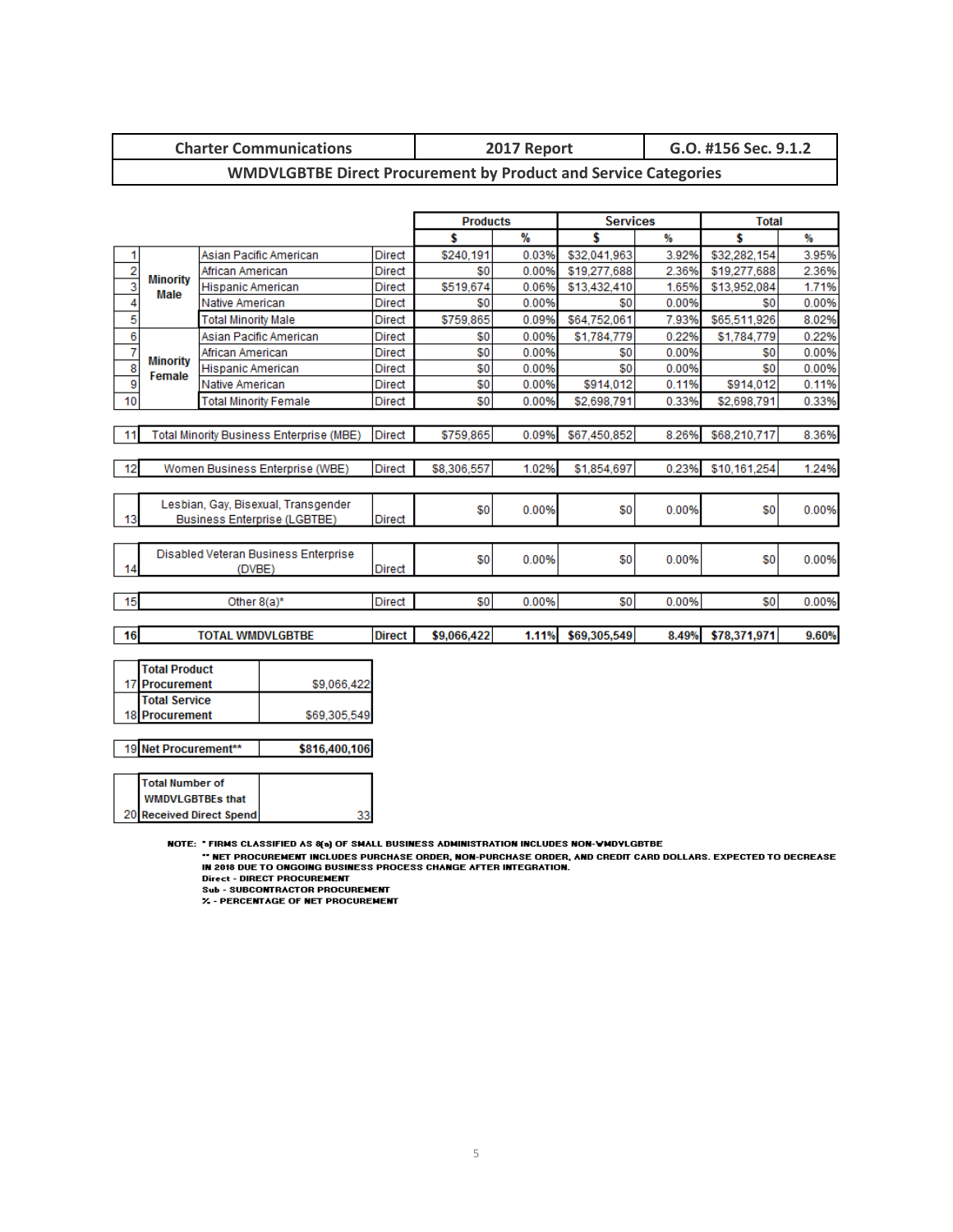| <b>Charter Communications</b> | 2017 Report | G.O. #156 Sec. 9.1.2 |
|-------------------------------|-------------|----------------------|
|-------------------------------|-------------|----------------------|

#### **WMDVLGBTBE Subcontractor Procurement by Product and Service Categories**

|                |                           |                                                 |            | <b>Products</b> |        | <b>Services</b> |         | <b>Total</b> |        |
|----------------|---------------------------|-------------------------------------------------|------------|-----------------|--------|-----------------|---------|--------------|--------|
|                |                           |                                                 |            | \$              | $\%$   | \$              | ₩       | \$           | ₩      |
| 1              |                           | Asian Pacific American                          | Sub        | \$18,816        | 0.002% | \$0             | 0.00%   | \$18,816     | 0.002% |
| $\overline{2}$ | <b>Minority</b>           | African American                                | Sub        | \$0             | 0.00%  | \$0             | 0.00%   | \$0          | 0.00%  |
|                | <b>Male</b>               | Hispanic American                               | Sub        | \$0             | 0.00%  | \$0             | 0.00%   | \$0          | 0.00%  |
| 4              |                           | Native American                                 | Sub        | \$0             | 0.00%  | \$0             | 0.00%   | \$0          | 0.00%  |
| 5              |                           | <b>Total Minority Male</b>                      | Sub        | \$18,816        | 0.002% | \$0             | 0.00%   | \$18,816     | 0.002% |
| 6              |                           | Asian Pacific American                          | Sub        | \$0             | 0.00%  | \$0             | 0.00%   | \$0          | 0.00%  |
| 7              |                           | African American                                | Sub        | \$0             | 0.00%  | \$0             | 0.00%   | \$0          | 0.00%  |
| 8              | <b>Minority</b><br>Female | <b>Hispanic American</b>                        | Sub        | \$6,249         | 0.001% | \$0             | 0.00%   | \$6,249      | 0.001% |
| 9              |                           | Native American                                 | Sub        | \$0             | 0.00%  | \$0             | 0.00%   | \$0          | 0.00%  |
| 10             |                           | <b>Total Minority Female</b>                    | Sub        | \$6,249         | 0.001% | \$0             | 0.00%   | \$6,249      | 0.001% |
|                |                           |                                                 |            |                 |        |                 |         |              |        |
| 11             |                           | <b>Total Minority Business Enterprise (MBE)</b> | <b>Sub</b> | \$25,065        | 0.003% | \$0             | 0.00%   | \$25,065     | 0.003% |
|                |                           |                                                 |            |                 |        |                 |         |              |        |
| 12             |                           | Women Business Enterprise (WBE)                 | Sub        | \$6,555         | 0.001% | \$1.062         | 0.0001% | \$7,617      | 0.001% |
|                |                           |                                                 |            |                 |        |                 |         |              |        |
|                |                           | Lesbian, Gay, Bisexual, Transgender             |            |                 |        |                 |         |              |        |
| 13             |                           | <b>Business Enterprise (LGBTBE)</b>             | Sub        | \$0             | 0.00%  | \$0             | 0.00%   | \$0          | 0.00%  |
|                |                           |                                                 |            |                 |        |                 |         |              |        |
|                |                           | Disabled Veteran Business Enterprise            |            |                 |        |                 |         |              |        |
| 14             |                           | (DVBE)                                          | Sub        | \$0             | 0.00%  | \$0             | 0.00%   | \$0          | 0.00%  |
|                |                           |                                                 |            |                 |        |                 |         |              |        |
| 15             |                           | Other $8(a)^*$                                  | Sub        | \$0             | 0.00%  | \$0             | 0.00%   | \$0          | 0.00%  |
|                |                           |                                                 |            |                 |        |                 |         |              |        |
| 16             |                           | <b>TOTAL WMDVLGBTBE</b>                         | Sub        | \$31,620        | 0.004% | \$1,062         | 0.0001% | \$32,682     | 0.004% |
|                |                           |                                                 |            |                 |        |                 |         |              |        |
|                | <b>Total Product</b>      |                                                 |            |                 |        |                 |         |              |        |

| TTOTAL PROQUET       |          |
|----------------------|----------|
| 17 Procurement       | \$31.620 |
| <b>Total Service</b> |          |
| 18 Procurement       | \$1.062  |
|                      |          |

19 Net Procurement\*\*

NOTE: "FIRMS CLASSIFIED AS 8(a) OF SMALL BUSINESS ADMINISTRATION INCLUDES NON-YMDYLGBTBE<br>"" NET PROCUREMENT INCLUDES PURCHASE ORDER, NON-PURCHASE ORDER, AND CREDIT CARD DOLLARS. EXPECTED TO DECREASE<br>IN 2018 DUE TO ONGOING

\$816,400,106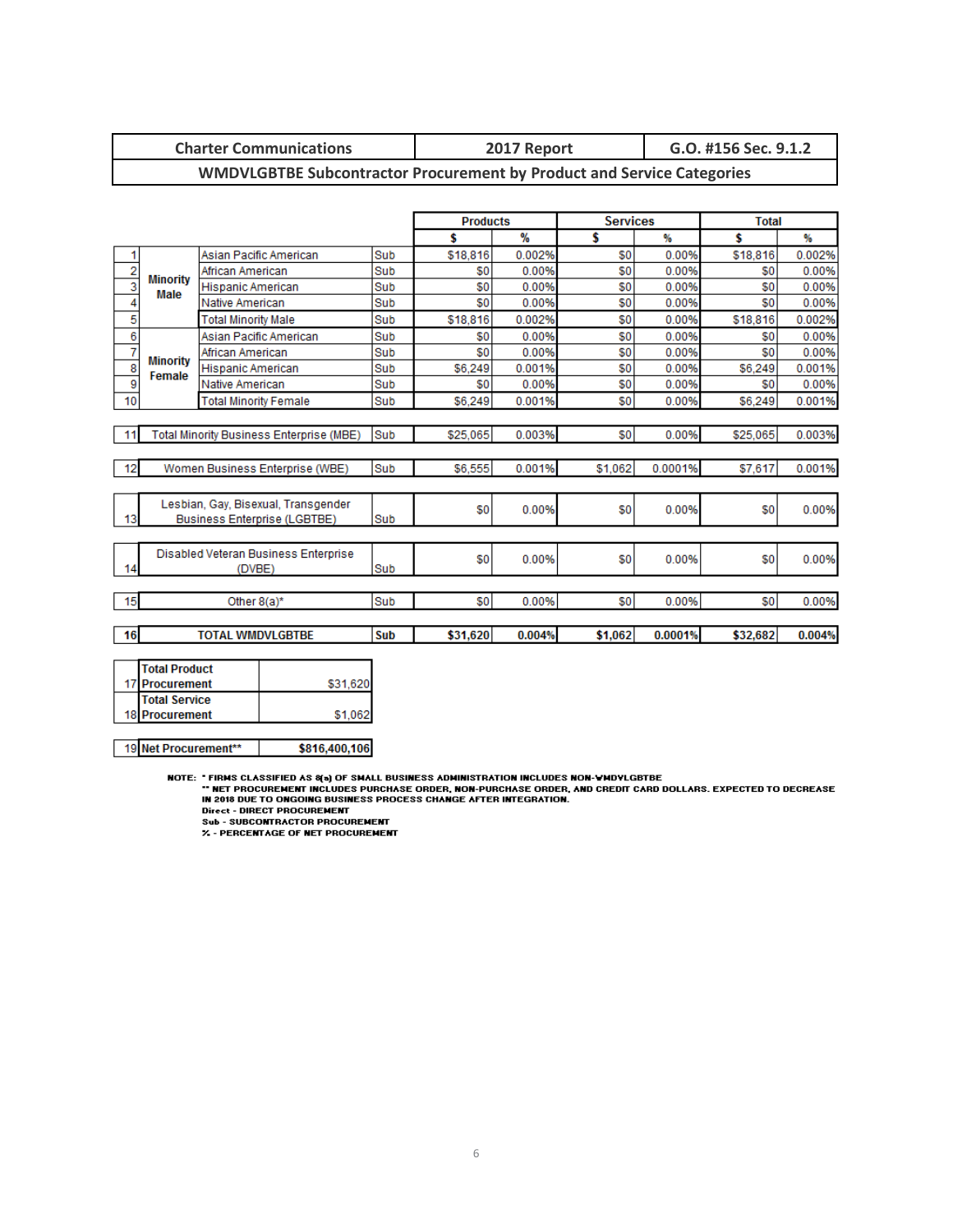| <b>Charter Communications</b>                                   | 2017 Report | G.O. #156 Sec. 9.1.2 |  |  |  |
|-----------------------------------------------------------------|-------------|----------------------|--|--|--|
| <b>WMDVLGBTBE Procurement by Standard Industrial Categories</b> |             |                      |  |  |  |

|                                                         |                             |                               |             |                         |                        |                          |             |                        |                        | <b>Minority</b><br><b>Business</b> | <b>Women</b><br><b>Business</b> | Lesbian, Gay,<br><b>Bisexual</b><br><b>Transgender</b><br><b>Business</b> | <b>Disabled</b><br><b>Veterans</b><br><b>Business</b> |                  |                   |                            |
|---------------------------------------------------------|-----------------------------|-------------------------------|-------------|-------------------------|------------------------|--------------------------|-------------|------------------------|------------------------|------------------------------------|---------------------------------|---------------------------------------------------------------------------|-------------------------------------------------------|------------------|-------------------|----------------------------|
|                                                         |                             | <b>Asian Pacific American</b> |             | <b>African American</b> |                        | <b>Hispanic American</b> |             |                        | <b>Native American</b> | <b>Enterprise</b>                  | <b>Enterprise</b>               | <b>Enterprise</b>                                                         | <b>Enterprise</b>                                     | Other 8(a)**     | <b>Total</b>      | <b>Total</b>               |
| <b>SIC Category</b>                                     |                             | <b>Male</b>                   | Female      | <b>Male</b>             | <b>Female</b>          | <b>Male</b>              | Female      | <b>Male</b>            | Female                 | (MBE)                              | (WBE)                           | (LGBTBE)                                                                  | (DVBE)                                                |                  | <b>WMDVLGBTBE</b> | <b>Dollars</b>             |
| 16 - Heavy Cnstrctn, Except Building                    | 5<br>$\frac{96}{2}$         | \$0<br>0.0%                   | \$0<br>0.0% | \$0                     | <sub>SO</sub>          | \$896,686<br>0.1%        | \$0         | \$0                    | \$0<br>0.0%            | \$896,686                          | \$0<br>0.0%                     | S <sub>0</sub>                                                            | \$0<br>0.0%                                           | \$0              | 0.1%              | \$896,686 \$163,577,663    |
| <b>Construction - Contractors</b>                       | IS                          |                               |             | 0.0%<br>\$0             | 0.0%<br>S <sub>0</sub> | \$1,842,476              | 0.0%        | 0.0%                   |                        | 0.1%<br>\$33,884,439               | \$281.236                       | 0.0%<br>\$0                                                               |                                                       | 0.0%<br>\$0      | \$34,165,675      | \$84,259,539               |
| 17 - Construction - Special Trade<br><b>Contractors</b> |                             | \$32,041,963                  | \$0<br>0.0% |                         | 0.0%                   |                          | -50<br>0.0% | <sub>\$0</sub><br>0.0% | \$0<br>0.0%            |                                    | 0.0%                            | 0.0%                                                                      | \$0<br>0.0%                                           | 0.0%             | 4.2%              |                            |
|                                                         |                             | 3.9%<br>\$0                   | \$0         | 0.0%<br>\$0             | S <sub>0</sub>         | 0.2%<br>\$0              | \$0         | \$0                    | \$0                    | 4.2%<br>\$0                        | \$35                            | \$0                                                                       | \$0                                                   | $s$ <sub>0</sub> | \$35              | \$35                       |
| 32 - Stone, Clay, Glass, and Concrete                   | $\vert$ s<br>$\frac{1}{26}$ |                               | 0.0%        |                         | 0.0%                   |                          |             |                        | 0.0%                   |                                    |                                 |                                                                           | 0.0%                                                  |                  | 0.000004%         |                            |
| <b>Products</b>                                         | 5                           | 0.0%<br>\$0                   | \$0         | 0.0%<br>\$0             | S <sub>0</sub>         | 0.0%<br>\$0              | 0.0%<br>\$0 | 0.0%<br>\$0            | \$0                    | 0.0%<br>\$0                        | 0.000004%<br>\$239,140          | 0.0%                                                                      | \$0                                                   | 0.0%<br>\$0      | \$239.140         | \$5,516.212                |
| 33 - Primary Metal Industries                           |                             | 0.0%                          | 0.0%        | 0.0%                    | 0.0%                   | 0.0%                     | 0.0%        | 0.0%                   | 0.0%                   | 0.0%                               | 0.03%                           | \$0<br>0.0%                                                               | 0.0%                                                  | 0.0%             | 0.03%             |                            |
| 36 - Electronic, Elctrcl Egpmnt & Cmpnts,               |                             | \$14,594                      | \$0         | \$0                     | S <sub>0</sub>         | \$12,935                 | \$0         | \$0                    | \$0                    | \$27,529                           | \$4,263,097                     | \$0                                                                       | \$0                                                   | sol              | \$4,290.627       | \$46,516,104               |
| <b>Excpt Computer Eqpmnt</b>                            |                             | 0.002%                        | 0.0%        | 0.0%                    | 0.0%                   | 0.002%                   | 0.0%        | 0.0%                   | 0.0%                   | 0.003%                             | 0.5%                            | 0.0%                                                                      | 0.0%                                                  | 0.0%             | 0.5%              |                            |
| 38 - Mesr/Anlyz/Cntrl Instrmnts;                        | $ \boldsymbol{\$} $         | \$240.191                     | \$0         | \$0                     | 50 <sub>1</sub>        | \$0                      | \$0         | \$0                    | \$0                    | \$240.191                          | \$0                             | \$0                                                                       | \$0                                                   | \$0              | \$240.191         | \$6,229,669                |
| Photo/Med/Opt Gds; Watchs/Clocks                        | $\frac{9}{6}$               | 0.03%                         | 0.0%        | 0.0%                    | 0.0%                   | 0.0%                     | 0.0%        | 0.0%                   | 0.0%                   | 0.03%                              | 0.0%                            | 0.0%                                                                      | 0.0%                                                  | 0.0%             | 0.03%             |                            |
|                                                         |                             | \$0                           | \$0         | \$0                     | <sub>so</sub>          | \$0                      | \$0         | \$0                    | \$0                    | \$0                                | \$17,010                        | \$0                                                                       | <sub>\$0</sub>                                        | sol              | \$17,010          | \$17,987                   |
| 42 - Motor Freight Transportation                       | $\frac{1}{\%}$              | 0.0%                          | 0.0%        | 0.0%                    | 0.0%                   | 0.0%                     | 0.0%        | 0.0%                   | 0.0%                   | 0.0%                               | 0.002%                          | 0.0%                                                                      | 0.0%                                                  | 0.0%             | 0.002%            |                            |
|                                                         | $\vert$ s                   | \$4,222                       | \$0         | \$0                     | S <sub>0</sub>         | \$506,739                | -50         | \$0                    | \$0                    | \$510,961                          | \$4,049,980                     | \$0                                                                       | S <sub>0</sub>                                        | SO I             | \$4,560,940       | \$21,387,636               |
| 50 - Wholesale Trade - Durable Goods                    | %                           | 0.001%                        | 0.0%        | 0.0%                    | 0.0%                   | 0.1%                     | 0.0%        | 0.0%                   | 0.0%                   | 0.1%                               | 0.5%                            | 0.0%                                                                      | 0.0%                                                  | 0.0%             | 0.6%              |                            |
|                                                         |                             | \$0                           | \$0         | \$0                     | s <sub>0</sub>         | \$0                      | \$6,249     | \$0                    | \$0                    | \$6,249                            | \$0                             | \$0                                                                       | \$0                                                   | \$0              | \$6,249           | \$6,249                    |
| 51 - Wholesale Trade - Nondurable Goods                 |                             | 0.0%                          | 0.0%        | 0.0%                    | 0.0%                   | 0.0%                     | 0.001%      | 0.0%                   | 0.0%                   | 0.001%                             | 0.0%                            | 0.0%                                                                      | 0.0%                                                  | 0.0%             | 0.001%            |                            |
|                                                         | ١s                          | \$0                           | \$0         | \$0                     | S <sub>0</sub>         | \$0                      | \$0         | \$0                    | \$0                    | \$0                                | \$30,060                        | S <sub>0</sub>                                                            | \$0                                                   | s <sub>0</sub>   | \$30,060          | \$2,012,334                |
| 65 - Real Estate                                        |                             | 0.0%                          | 0.0%        | 0.0%                    | 0.0%                   | 0.0%                     | 0.0%        | 0.0%                   | 0.0%                   | 0.0%                               | 0.004%                          | 0.0%                                                                      | 0.0%                                                  | 0.0%             | 0.004%            |                            |
|                                                         | l S                         | \$0                           | \$0         | \$19,277,688            | <sub>SO</sub>          | \$918,730                | \$0         | \$0                    | \$914.012              | \$21.110.429                       | \$129.141                       | S <sub>0</sub>                                                            | \$0                                                   | -SOI             | \$21,239,570      | \$53,834,342               |
| 73 - Business Services                                  |                             | 0.0%                          | 0.0%        | 2.4%                    | 0.0%                   | 0.1%                     | 0.0%        | 0.0%                   | 0.1%                   | 2.6%                               | 0.02%                           | 0.0%                                                                      | 0.0%                                                  | 0.0%             | 26%               |                            |
|                                                         | 15                          | \$0                           | \$0         | \$0                     | S <sub>0</sub>         | \$0                      | \$0         | \$0                    | \$0                    | \$0                                | \$1.430                         | S <sub>0</sub>                                                            | \$0                                                   | S <sub>0</sub>   | \$1,430           | \$23,758,506               |
| 76 - Miscellaneous Repair Services                      |                             | 0.0%                          | 0.0%        | 0.0%                    | 0.0%                   | 0.0%                     | 0.0%        | 0.0%                   | 0.0%                   | 0.0%                               | 0.0002%                         | 0.0%                                                                      | 0.0%                                                  | 0.0%             | 0.0002%           |                            |
| 87 - Engineering, Accounting, Research,                 | $ \boldsymbol{\mathsf{s}} $ | \$0                           | \$1,784,779 | \$0                     | <b>SO</b>              | \$9,774.518              | \$0         | \$0                    | \$0                    | \$11,559,297                       | \$1,157,742                     | <sub>\$0</sub>                                                            | \$0                                                   | -SO I            | \$12,717,039      | \$29,114,750               |
| <b>Management &amp; Related Svcs</b>                    | %                           | 0.0%                          | 0.2%        | 0.0%                    | 0.0%                   | 1.2%                     | 0.0%        | 0.0%                   | 0.0%                   | 1.4%                               | 0.1%                            | 0.0%                                                                      | 0.0%                                                  | 0.0%             | 1.6%              |                            |
|                                                         | Γ\$                         |                               |             |                         |                        |                          |             |                        |                        |                                    |                                 |                                                                           |                                                       |                  |                   | \$380,169,081              |
| <b>All Other SIC Codes</b>                              | $\frac{9}{6}$               |                               |             |                         |                        |                          |             |                        |                        |                                    |                                 |                                                                           |                                                       |                  |                   |                            |
|                                                         |                             |                               |             |                         |                        |                          |             |                        |                        |                                    |                                 |                                                                           |                                                       |                  |                   |                            |
|                                                         | IS I                        | \$32,300,970                  | \$1,784,779 | \$19,277,688            | \$0                    | \$13,952,084             | \$6,249     | \$0                    | \$914,012              | \$68,235,782                       | \$10,168,871                    | \$0                                                                       | \$0                                                   | \$0              |                   | \$78.404.653 \$816.400.106 |
| <b>TOTAL</b>                                            |                             | 3.96%                         | 0.22%       | 2.36%                   | 0.00%                  | 1.71%                    | 0.001%      | 0.00%                  | 0.11%                  | 8.36%                              | 1.24%                           | 0.00%                                                                     | 0.00%                                                 | 0.00%            | 9.60%             |                            |

| <b>Total Product Procurement</b> | \$9,098,042   |
|----------------------------------|---------------|
| <b>Total Service Procurement</b> | \$69,306,611  |
|                                  |               |
| Net Procurement***               | \$816,400,106 |

NOTE: "FIRMS WITH MULIT MINORITY OWNERSHIP STATUS

\*\* FIRMS CLASSIFIED AS 8(a) OF SMALL BUSINESS ADMINISTRATION INCLUDES NON-WMDVLGBTBE

\*\* NET PROCUREMENT INCLUDES PURCHASE ORDER, NON-PURCHASE ORDER, AND CREDIT CARD DOLLARS. EXPECTED TO DECREASE IN 2018 DUE TO ONGOING BUSINESS PROCESS CHANGE AFTER INTEGRATION. TOTAL DOLLARS - TOTAL PROCUREMENT DOLLAR AMOUNT IN THE SPECIFIC SIC CATEGORY

 $\times$  - PERCENTAGE OF TOTAL DOLLARS

PRODUCT CODES: 32, 36, 38, 50, 51

SERVICE CODES: 16, 17, 33, 42, 65, 73, 76, 87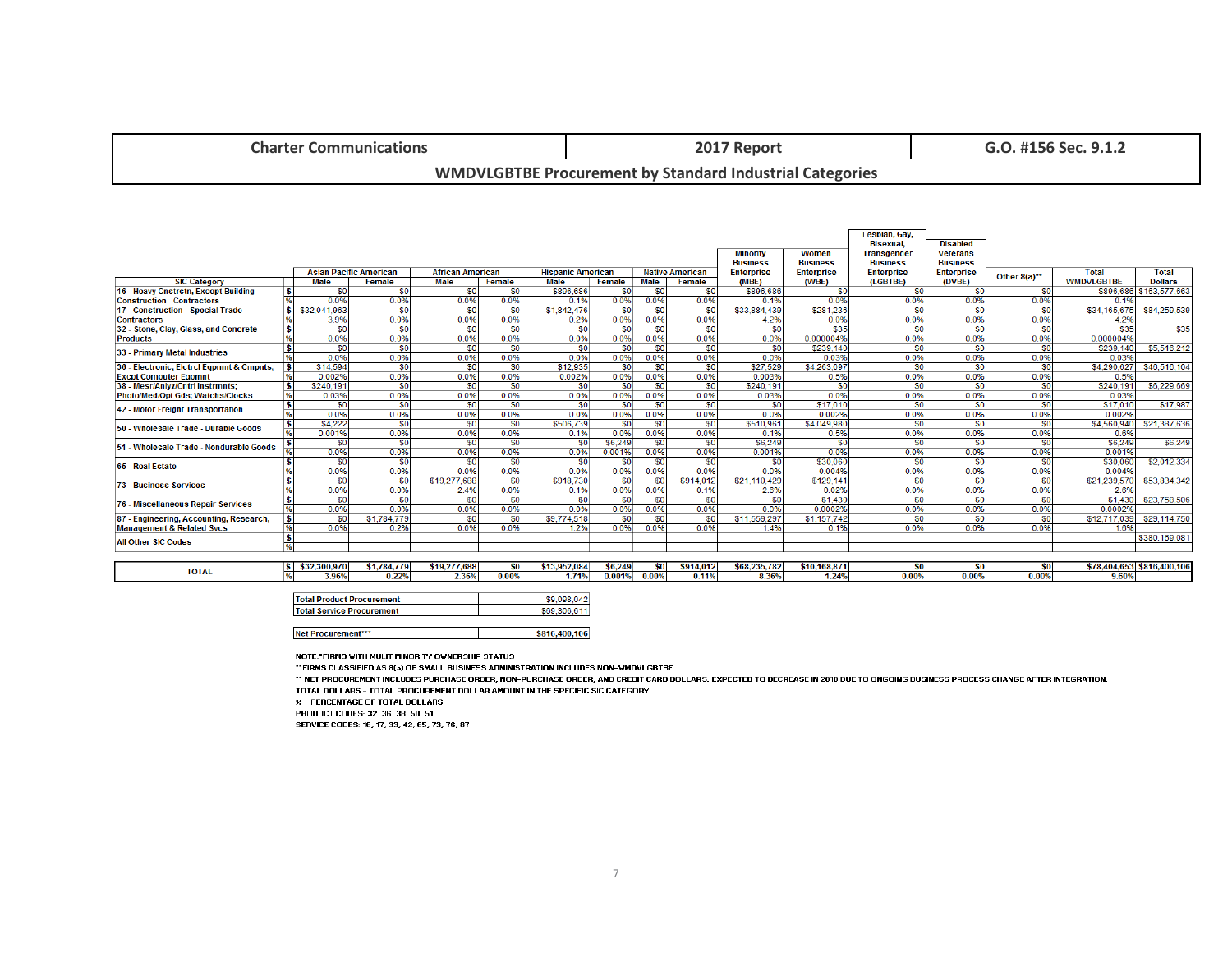| <b>Charter Communications</b>                                            | 2017 Report | G.O. #156 Sec. 9.1.2 |  |  |
|--------------------------------------------------------------------------|-------------|----------------------|--|--|
| Number of WMDVLGBTBE Suppliers and Revenue Reported to the Clearinghouse |             |                      |  |  |

|                    |            |                                |               | Data on Number of Suppliers |                |                    |  |
|--------------------|------------|--------------------------------|---------------|-----------------------------|----------------|--------------------|--|
|                    |            | <b>Revenue Reported to CHS</b> |               |                             |                |                    |  |
| # WMDVLGBTBEs      | <b>MBE</b> | <b>WBE</b>                     | <b>LGBTBE</b> | <b>DVBE</b>                 | Other $8(a)^*$ | <b>Grand Total</b> |  |
| Under \$1 million  |            |                                |               |                             |                |                    |  |
| Under \$5 million  |            |                                |               |                             |                |                    |  |
| Under \$10 million |            |                                |               |                             |                |                    |  |
| Above \$10 million |            | 13                             |               |                             |                | 22                 |  |
| <b>TOTAL</b>       | 14         | 19                             |               |                             |                | 33                 |  |

|                       |                 | <b>Revenue and Payment Data</b> |               |             |                |                    |  |  |
|-----------------------|-----------------|---------------------------------|---------------|-------------|----------------|--------------------|--|--|
|                       |                 | <b>Revenue Reported to CHS</b>  |               |             |                |                    |  |  |
| <b>WMDVLGBTBE \$M</b> | <b>MBE</b>      | <b>WBE</b>                      | <b>LGBTBE</b> | <b>DVBE</b> | Other $8(a)^*$ | <b>Grand Total</b> |  |  |
| Under \$1 million     | \$150,000       | \$44                            | \$0           | \$0         | \$0            | \$150.044          |  |  |
| Under \$5 million     | \$7,664,949     | \$0                             | \$0           | \$0         | \$0            | \$7,664,949        |  |  |
| Under \$10 million    | \$12,287,847    | \$42,701,832                    | \$0           | \$0         | \$0            | \$54,989,679       |  |  |
| Above \$10 million    | \$3,226,226,503 | \$3,078,784,671                 | \$0           | \$0         | \$0            | \$6,305,011,174    |  |  |
| <b>TOTAL</b>          | \$3,246,329,299 | \$3,121,486,547                 | \$0           | \$0         | \$0            | \$6,367,815,846    |  |  |

NOTE: \* FIRMS CLASSIFIED AS 8(a) OF SMALL BUSINESS ADMINISTRATION INCLUDES NON-WMDVLGBTBE **CHS: SUPPLIER CLEARINGHOUSE** 

This does not include 5 WMDVLGBTBE suppliers at the Sub (Tier 2) level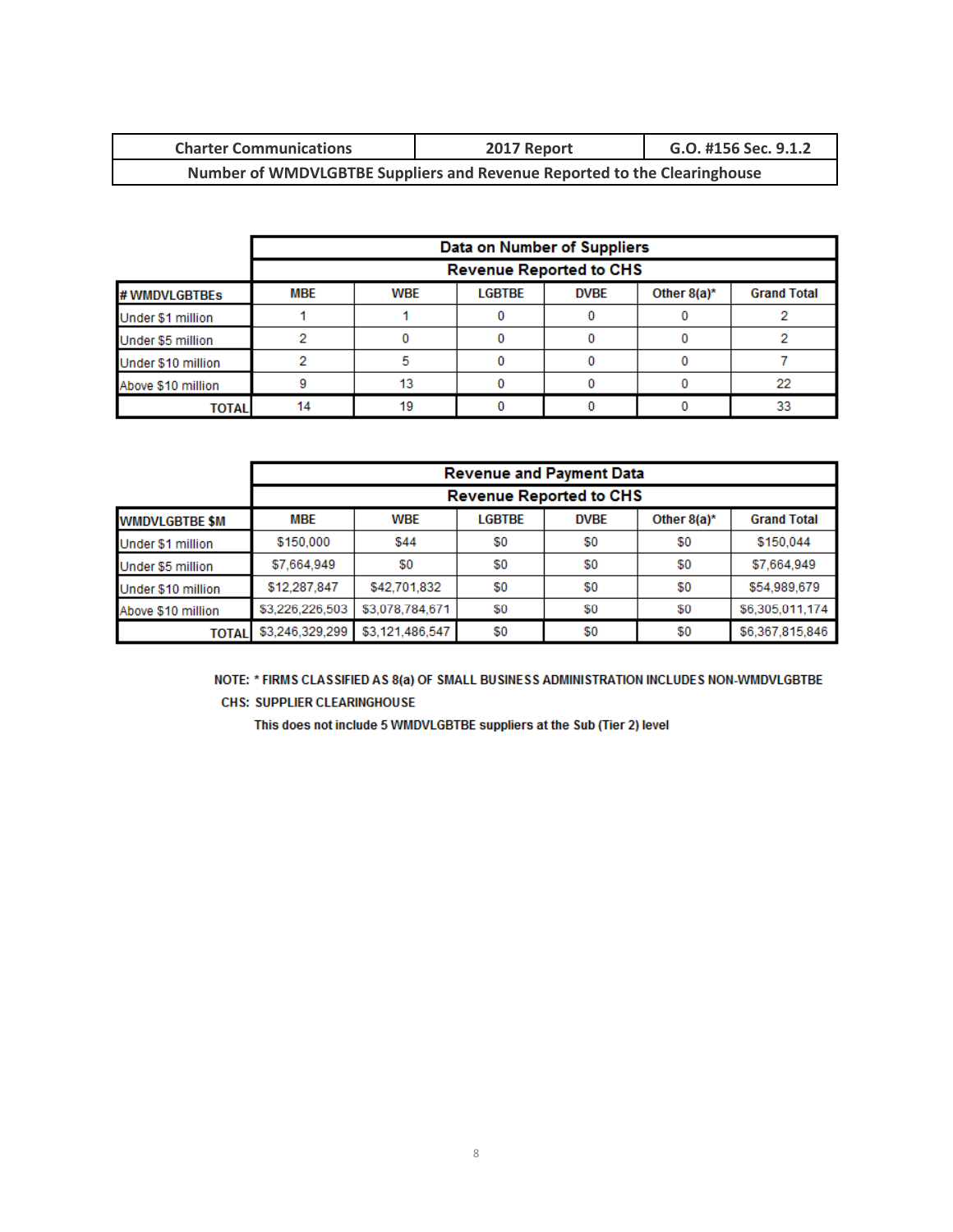| <b>Charter Communications</b>                                                    | 2017 Report | G.O. #156 Sec. 9.1.2 |  |  |  |
|----------------------------------------------------------------------------------|-------------|----------------------|--|--|--|
| Description of Number of WMDVLGBTBE Suppliers with California Majority Workforce |             |                      |  |  |  |

Charter reports out of 33 of WMDVLGBTBEs with spend in 2017, 14 have a workforce headquartered in California, 19 have a workforce not headquartered in California.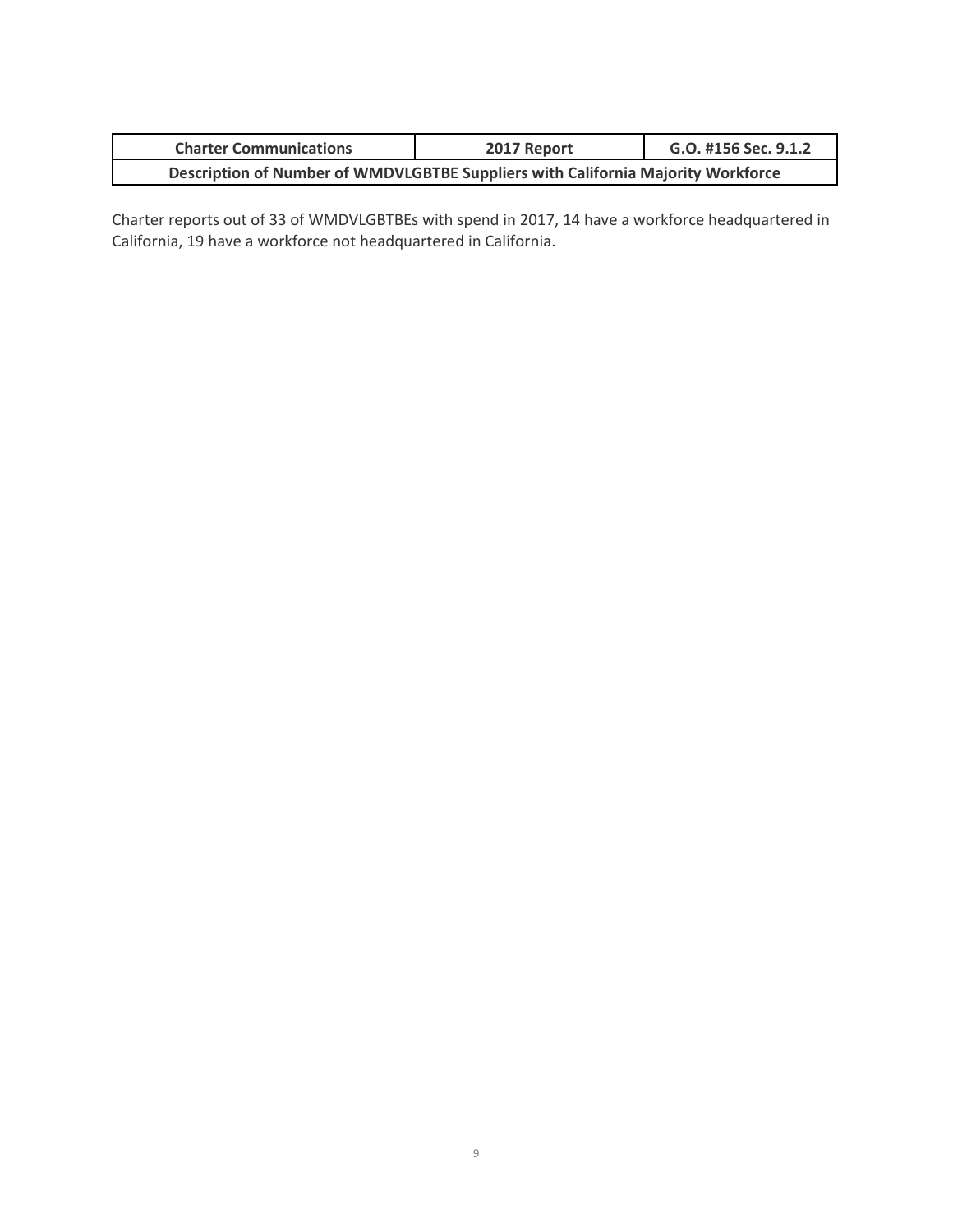| <b>Charter Communications</b>      | 2017 Report | G.O. #156 Sec. 9.1.3 |  |  |  |
|------------------------------------|-------------|----------------------|--|--|--|
| <b>WMDVLGBTBE Program Expenses</b> |             |                      |  |  |  |

The Charter Supplier Diversity program is implemented by all sourcing team members within Strategic Procurement. The full-time headcount dedicated to Supplier Diversity (Senior Manager level) supports the entire sourcing team on program implementation nationally and in California. The wages below account for the proportion of time spent by team members in Strategic Procurement on the Supplier Diversity program. Similarly, travel expenses reflect travel conducted by all members of Strategic Procurement to Supplier Diversity events in 2017. Program expenses include dues, subscriptions and sponsorships to the organizations listed in Section 9.1.1 earlier in this report. Reporting expenses include the cost of technology solution for Charter's Tier 2 diverse spend reporting portal.

| <b>Expense Category</b>   | Year (Actual) |
|---------------------------|---------------|
| Wages                     | \$414,403     |
| <b>Travel Expenses</b>    | \$41,925      |
| Program Expenses          | \$172,145     |
| <b>Reporting Expenses</b> | \$20,000      |
| Other                     | S0            |
| <b>TOTAL</b>              | \$648,473     |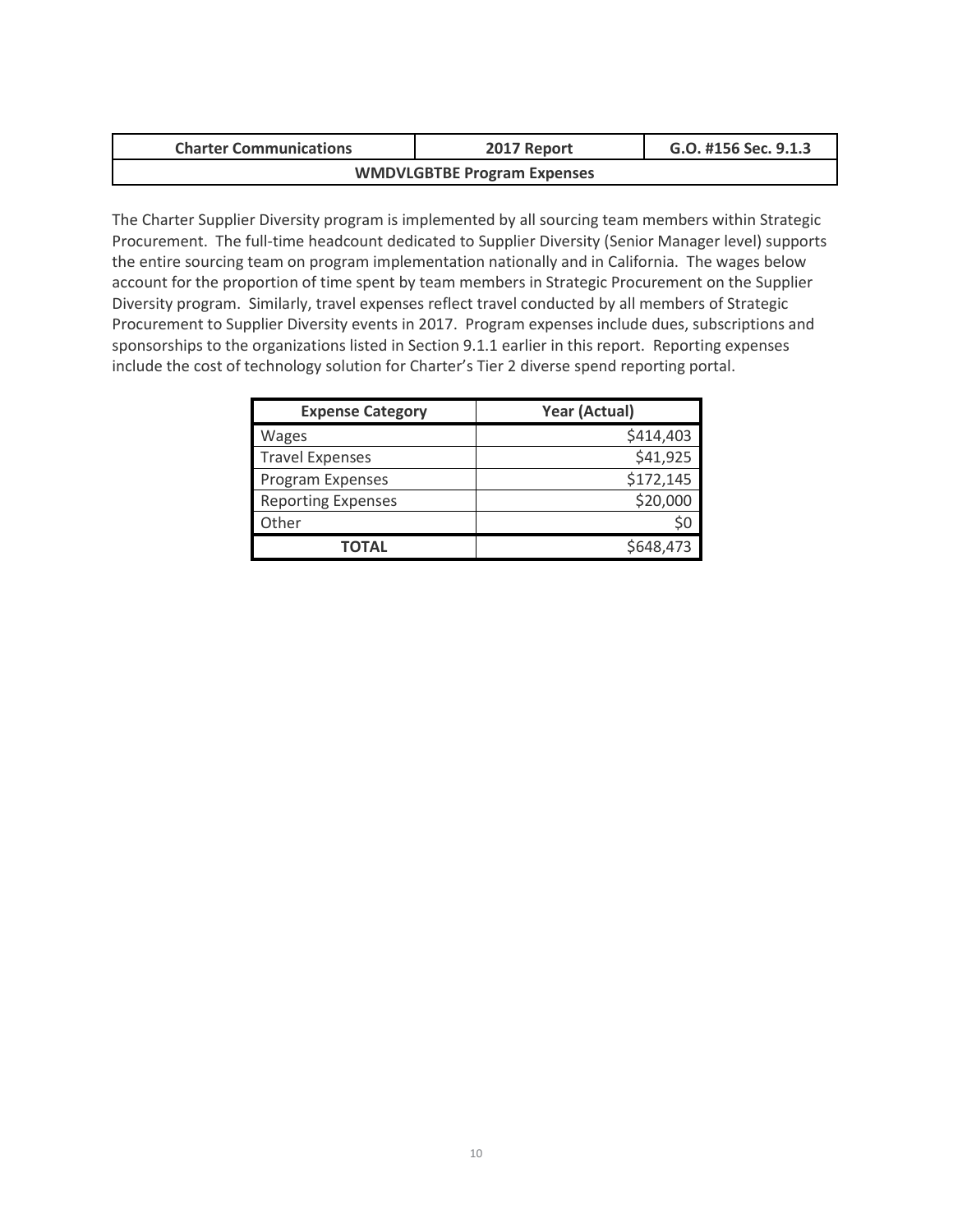| <b>Charter Communications</b>                             | 2017 Report | G.O. #156 Sec. 9.1.4 |  |  |  |
|-----------------------------------------------------------|-------------|----------------------|--|--|--|
| Description of Progress in Meeting or Exceeding Set Goals |             |                      |  |  |  |

In D.16-05-007, Charter obtained approval of the merger with Time Warner Cable and acquisition of Bright House Networks in California. During the second quarter of 2016, Charter completed the transactions with Time Warner Cable and Bright House Networks, which the CPUC approved in May 2016. Recognizing these unique circumstances, Charter was granted: (a) an extension for the submission of its 2017 Plan to September 1, 2017; and (b) an extension to March 1, 2018 for the submission of its 2017 Report. With regard to the Report, this submission sets its baseline participation in GO 156 with 2017 as its first full year of operations as an integrated company.

Per the schedule above, in its 2017 Plan Charter provided the short-term goal of 3.4% WMDVLGBTBE spend which reflected an in-year estimate for calendar year 2017. Actual WMDVLGBTBE spend in 2017 was 9.6% as reported in Section 9.1.2 of this Report. This 6.2% increase is due to in-year efforts made by business units to both certify eligible WMDVLGBTBE suppliers as well as to move non-diverse spend to WMDVLGBTBEs.

| Category                            | 2017 Results | 2017 Goals |
|-------------------------------------|--------------|------------|
| Minority Business Enterprise (MBE)  | 8.36%        | 1.0%       |
| Women Business Enterprise (WBE)     | 1.24%        | 2.4%       |
| Lesbian, Gay, Bisexual, Transgender | $0\%$        | 0.0%       |
| <b>Business Enterprise (LGBTBE)</b> |              |            |
| Disabled Veteran Business (DVBE)    | $0\%$        | 0.0%       |
| ΤΟΤΑL                               | 9.60%        | 34%        |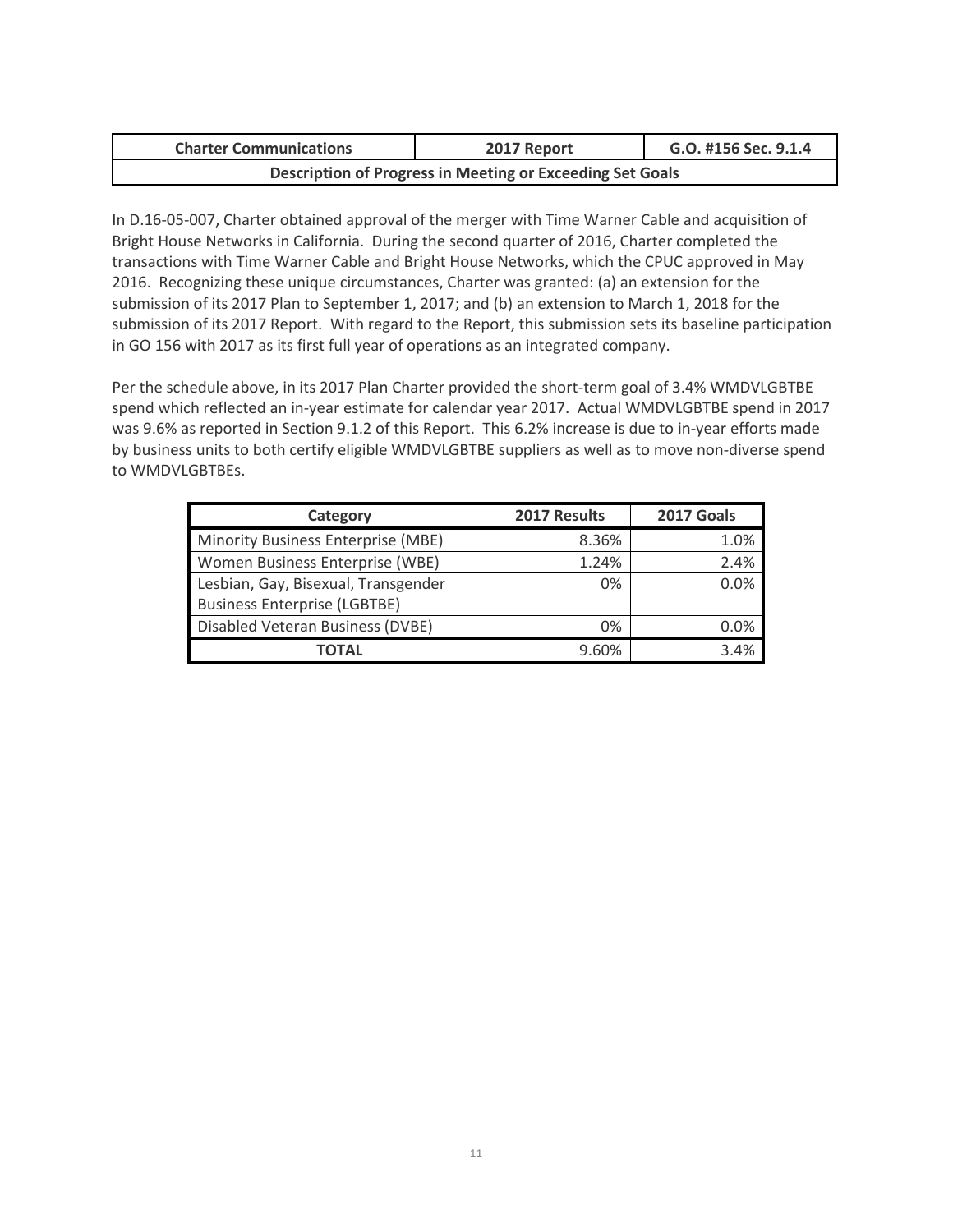| <b>Charter Communications</b>                                                   | 2017 Report | G.O. #156 Sec. 9.1.5 |  |  |  |
|---------------------------------------------------------------------------------|-------------|----------------------|--|--|--|
| <b>Description of Prime Contractor Utilization of WMDVLGBTBE Subcontractors</b> |             |                      |  |  |  |

Given that Charter's Supplier Diversity program is in its early stages of development, the focus for 2017 was to successfully implement a technology solution to capture Tier 2 diverse spend from prime suppliers as well as establish 2017 as a baseline for Tier 2 WMDVLGBTBE spend. Charter evaluated tools for reporting Tier 2 diverse spend from large, majority-owned prime suppliers. Charter selected a Tier 2 diverse spend reporting tool and launched data collection for 2017 Tier 2 diverse spend. To ease and ensure implementation at scale, Charter developed online, self-service training for primes to learn how to report in Charter's Tier 2 diverse spend reporting portal and registered prime suppliers for reporting. Charter followed up with prime suppliers to ensure quarterly data was input into its Tier 2 diverse spend reporting portal. Charter also added legal language to the standard master agreement template for reporting Tier 2 diverse spend to update future contracts and to incorporate as contracts come up for renewal. Prime suppliers submitted the reportable Tier 2 WMDVLGBTBE spend shown in 9.1.2 of this 2017 Report in Charter's Tier 2 diverse spend reporting portal.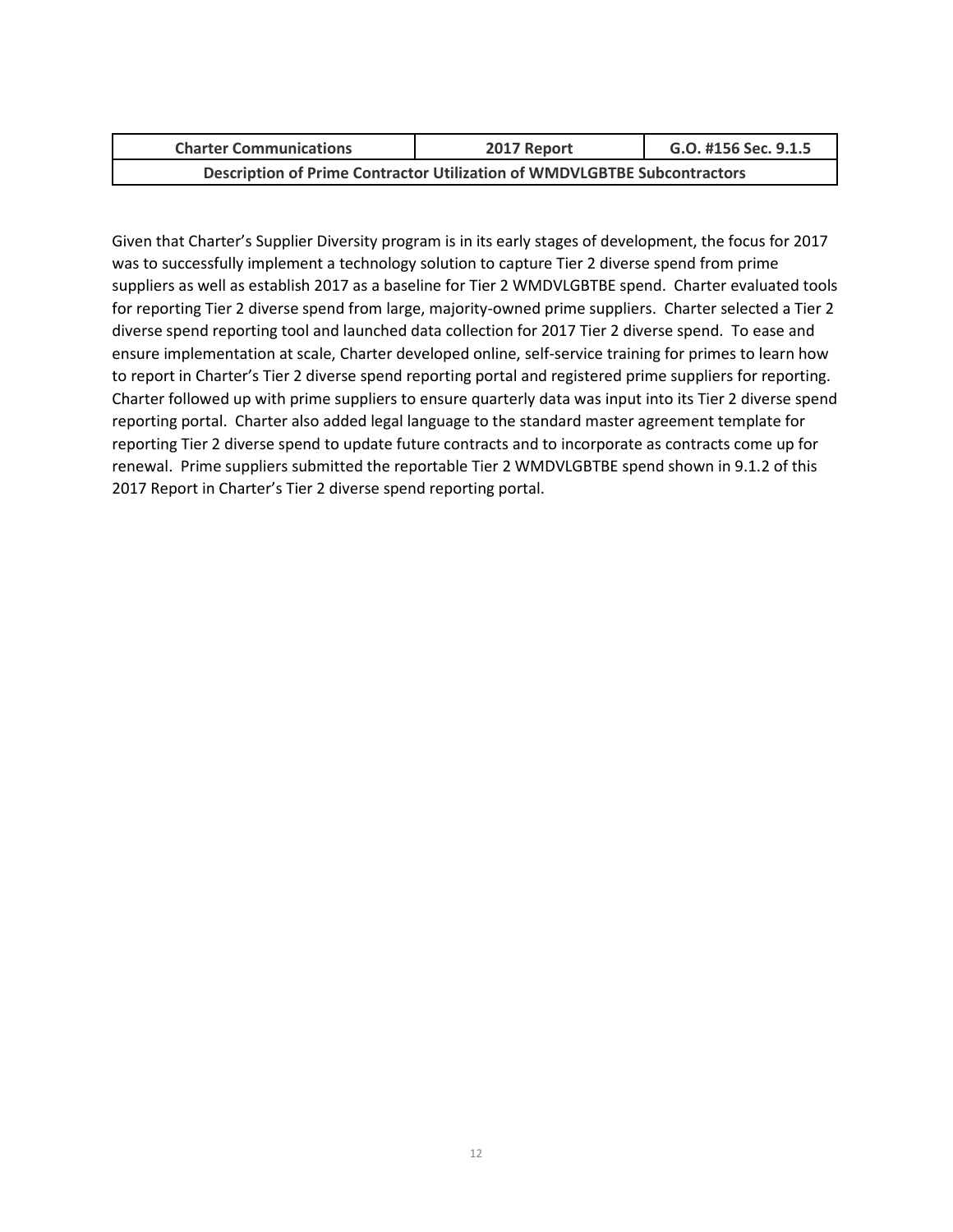# **Charter Communications 2017 Report G.O. #156 Sec. 9.1.5**

## **Summary of Prime Contractor Utilization of WMDVLGBTBE Subcontractors**

|                          | <b>Minority</b><br>Male | <b>Minority</b><br>Female | Minority<br><b>Business</b><br><b>Enterprise</b><br>(MBE) | Women<br><b>Business</b><br><b>Enterprise</b><br>(WBE) | Lesbian, Gay,<br>Bisexual.<br><b>Transgender</b><br><b>Business</b><br><b>Enterprise</b><br>(LGBTBE) | <b>Disabled</b><br><b>Veterans</b><br><b>Business</b><br><b>Enterprise</b><br>(DVBE) | Other $8(a)^*$ | <b>TOTAL</b><br><b>WMDVLGBTBE</b> |
|--------------------------|-------------------------|---------------------------|-----------------------------------------------------------|--------------------------------------------------------|------------------------------------------------------------------------------------------------------|--------------------------------------------------------------------------------------|----------------|-----------------------------------|
| <b>Direct \$</b>         | \$65,511,926            | \$2,698,791               | \$68,210,717                                              | \$10,161,254                                           | S <sub>0</sub>                                                                                       | \$0                                                                                  | \$0            | \$78,371,971                      |
| <b>Subcontracting \$</b> | \$18,816                | \$6,249                   | \$25,065                                                  | \$7,617                                                | \$0                                                                                                  | \$0                                                                                  | \$0            | \$32,682                          |
| Total \$                 | \$65,530,742            | \$2,705,040               | \$68,235,782                                              | \$10,168,871                                           | \$0.                                                                                                 | \$0                                                                                  | \$0            | \$78,404,653                      |

| Direct %         | 8.02%  | $J.33\%$ | 8.36%  | 1.24%  | $0.00\%$ | 0.00% | $0.00\%$ | 9.60%    |
|------------------|--------|----------|--------|--------|----------|-------|----------|----------|
| Subcontracting % | 0.002% | 0.001%   | 0.003% | 0.001% | $0.00\%$ | 0.00% | $0.00\%$ | $0.00\%$ |
| Total %          | 8.03%  | 0.331%   | 8.36%  | 1.24%  | 0.00%    | 0.00% | 0.00%    | 9.60%    |

| Net Procurement** | \$816,400,106 |
|-------------------|---------------|
|-------------------|---------------|

NOTE: \*FIRMS CLASSIFIED AS 8(a) OF SMALL BUSINESS ADMINISTRATION INCLUDES NON-WMDVLGBTBE

\*\* NET PROCUREMENT INCLUDES PURCHASE ORDER, NON-PURCHASE ORDER, AND CREDIT CARD DOLLARS. EXPECTED TO DECREASE IN 2018 DUE TO ONGOING BUSINESS PROCESS CHANGE AFTER INTEGRATION.

% - PERCENTAGE OF NET PROCUREMENT

**Direct - DIRECT PROCUREMENT** 

**Sub - SUBCONTRACTOR PROCUREMENT**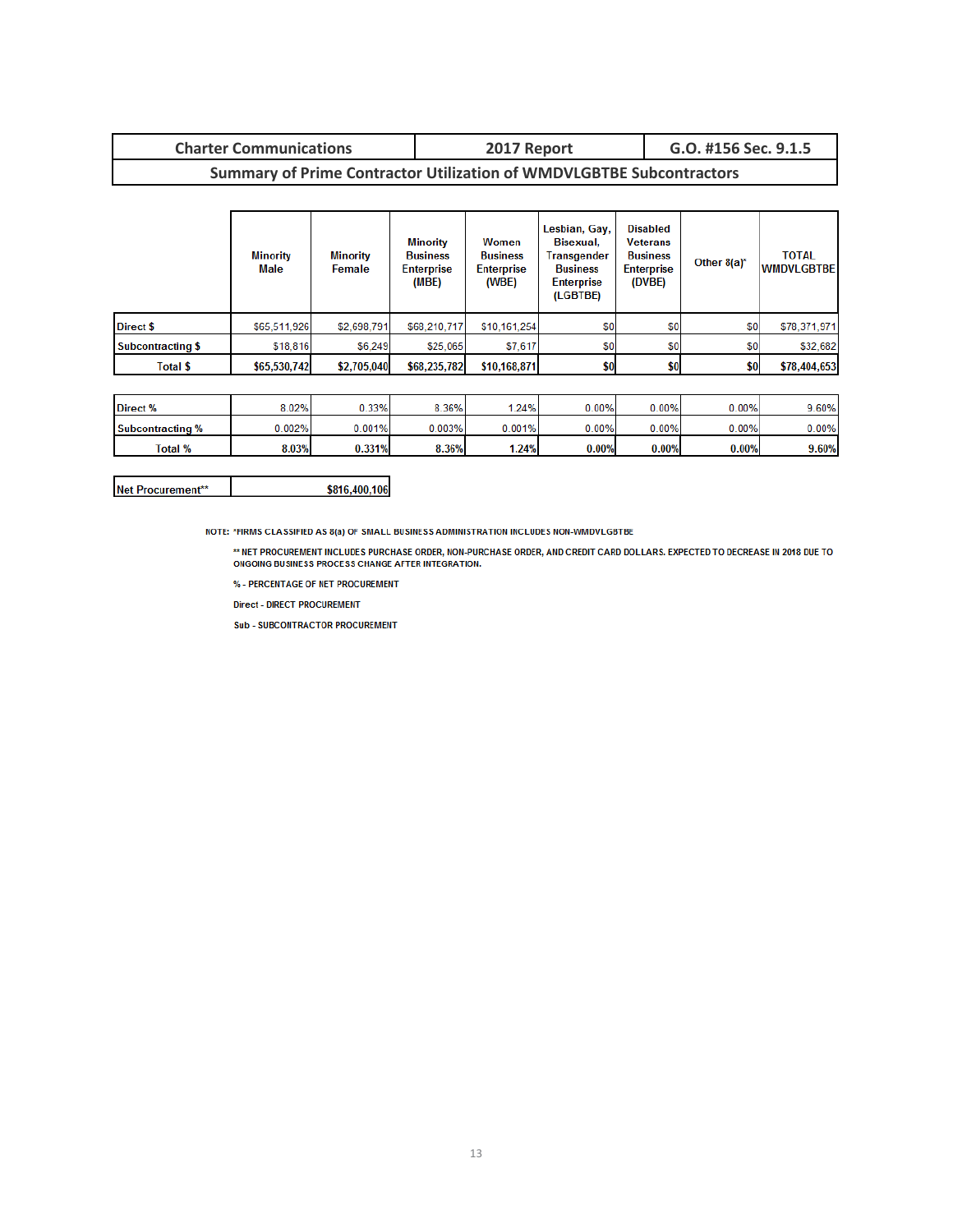| <b>Charter Communications</b> | 2017 Report                                                 | G.O. #156 Sec. 9.1.6 |
|-------------------------------|-------------------------------------------------------------|----------------------|
|                               | A list of WMDVLGBTBE Complaints Received and Current Status |                      |

Charter Communications did not receive any formal complaints in 2017.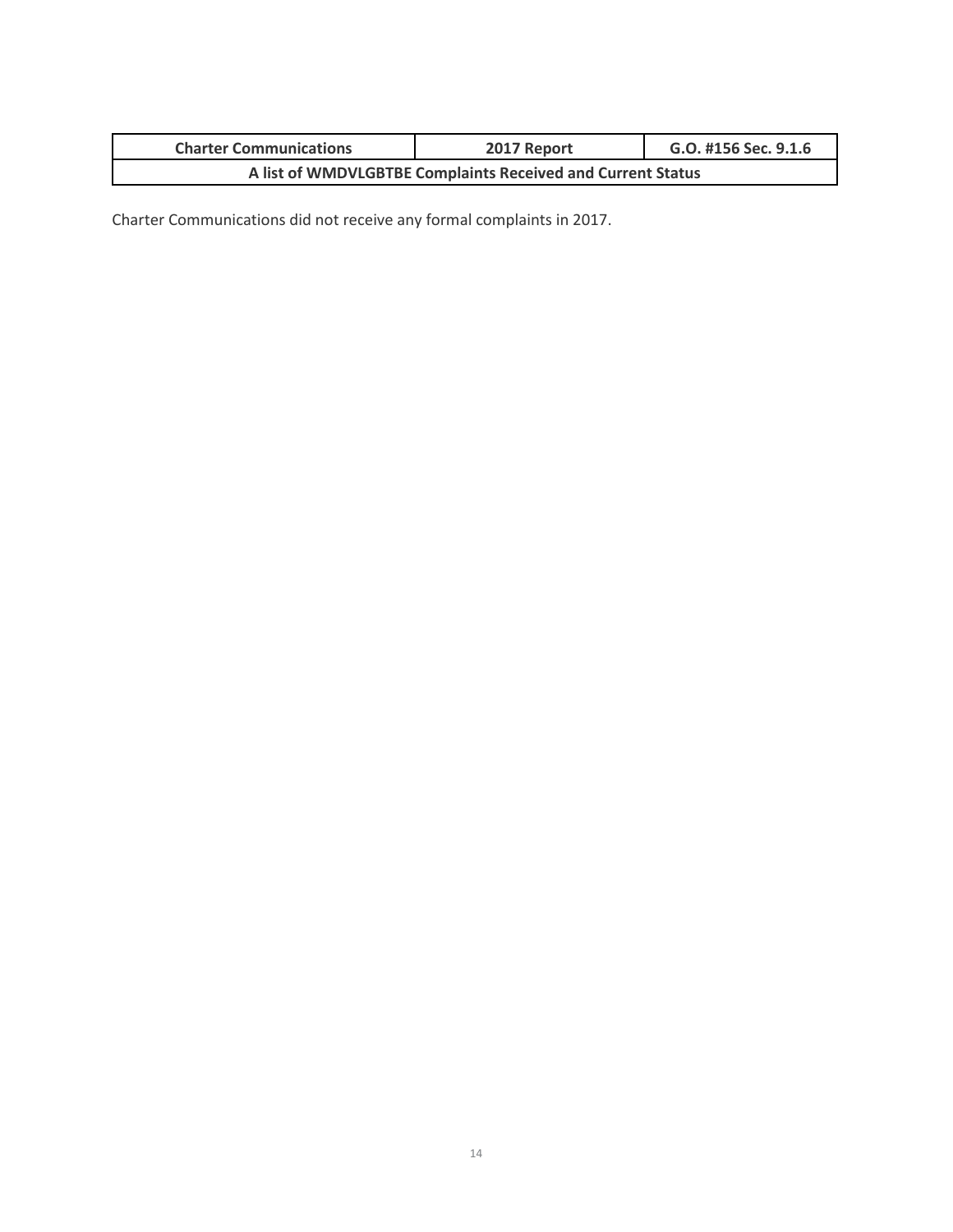| <b>Charter Communications</b>                                                       | 2017 Report | G.O. #156 Sec. 9.1.7 |
|-------------------------------------------------------------------------------------|-------------|----------------------|
| Description of Efforts to Recruit WMDVLGBTBE Supplier in Low Utilization Categories |             |                      |

Charter commits to expand its utilization of WMDVLGBTBE law firms, advertising agencies, and grow the diversity of its banking and other financial services partners by expanding relationships with WMDVLGBTBE investment firms, investment banks, and asset managers.

Within the Legal and Sales & Marketing teams, in 2017, Charter:

- Identified 18 existing law firms supporting Charter with diverse ownership, of which 4 were already certified WMDVLGBTBEs. Charter worked with all eligible, diverse-owned law firms on becoming certified, and supported 5 applications to The Supplier Clearinghouse during 2017. Of the 5 applications for certification submitted to The Supplier Clearinghouse, 4 were certified in 2017 and the remaining law firm submitted the application too late in the year for certification to be completed in year.
- Attended the NAMWOLF annual meeting in New York with representatives from the Charter Legal team including the Group Vice President, Law – Regulatory, Video & Broadband, as well as the Senior Director, Finance & Administration – Legal. At the NAMWOLF Annual Meeting, Charter participants learned best practices, met with General Counsel from programs at other corporations, and networked with diverse legal firms that currently and potentially could work with Charter.
- Participated in an October 2017 internal training ran by the CEO of NAMWOLF, which included Charter Legal counsel, professionals, and support team members. Attending Charter team members could receive Continuing Legal Education (CLE) credit for the training.
- Attended and participated in matchmakers at NGLCC and NMSDC conferences with WMDVLGBTBEs that provide marketing products and services. At those conferences, the WMDVLGBTBEs met with the Executive Director, Strategic Procurement, and Director, Strategic Procurement (respectively), who support the Sales & Marketing business unit.
- Developed a "Diverse Supplier Directory" for the Sales & Marketing business unit to better enable WMDVLGBTBE visibility and selection by decision-makers in the areas of: Agency Creative Services; Database Marketing and Analytics; Digital and Engagement Marketing; Direct Marketing; Event Marketing; Market Research; Media Agency; Production; Promotional Marketing; and Telemarketing. Following on the Marketing "Diverse Supplier Directory", the Sales & Marketing business unit scheduled meetings with 9 WMDVLGBTBEs in November and December 2017 who provide services in the areas of Digital Marketing, Direct Mail/Print and Market Research.

The Charter Corporate Finance & Financial Services teams are committed to working and maintaining relationships with Women, Minority, and Disabled Veteran Business Enterprise (WMDVBE) investment banking firms and asset managers. Charter regularly meets with WMDVBE firms to ensure we remain current on their capabilities as we explore opportunities to work together.

 In 2017, Charter partnered with 6 different WMDVBE investment banking firms for the execution of our High Yield and Investment Grade bond financing activity: Academy Securities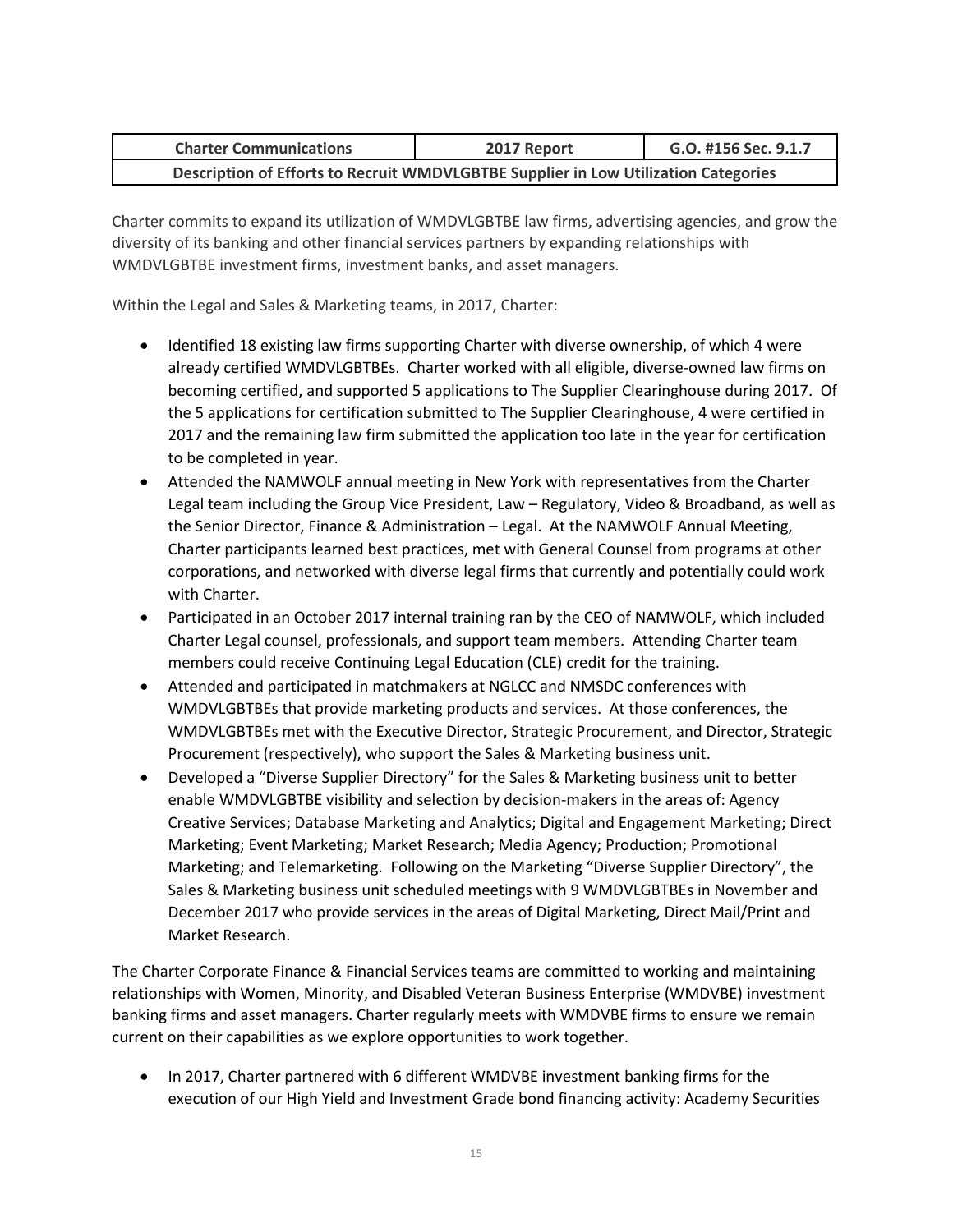(service disabled veteran owned), C.L. King & Associates, Inc. (women owned), Lebenthal & Co. Inc. (women owned), Mischler Financial Group, Inc. (service disabled veteran owned), Samuel A. Ramirez & Co. (minority owned), and Williams Capital Group LP (minority owned)

- $\circ$  For each of the 7 bond financings executed in 2017, Charter selected 4 WMDVBE banks to participate; one from each diversity classification:
	- Samuel A. Ramirez & Co. and Williams Capital Group LP participated in all 7 transactions;
	- **Mischler Financial Group and Lebenthal & Co. in 4 transactions each; and**
	- **Academy Securities and C.L. King & Associates in 3 transactions each.**
- $\circ$  Charter intends to continue to have at least 4 WMDVBE banks participate in each of its bond financings going forward, and will maintain an active dialogue as we continue to build a productive working relationship with all firms in the WMDVBE category.
- Additionally, Charter has worked in the past with minority-owned investment managers and will continue to evaluate opportunities to do so in the future.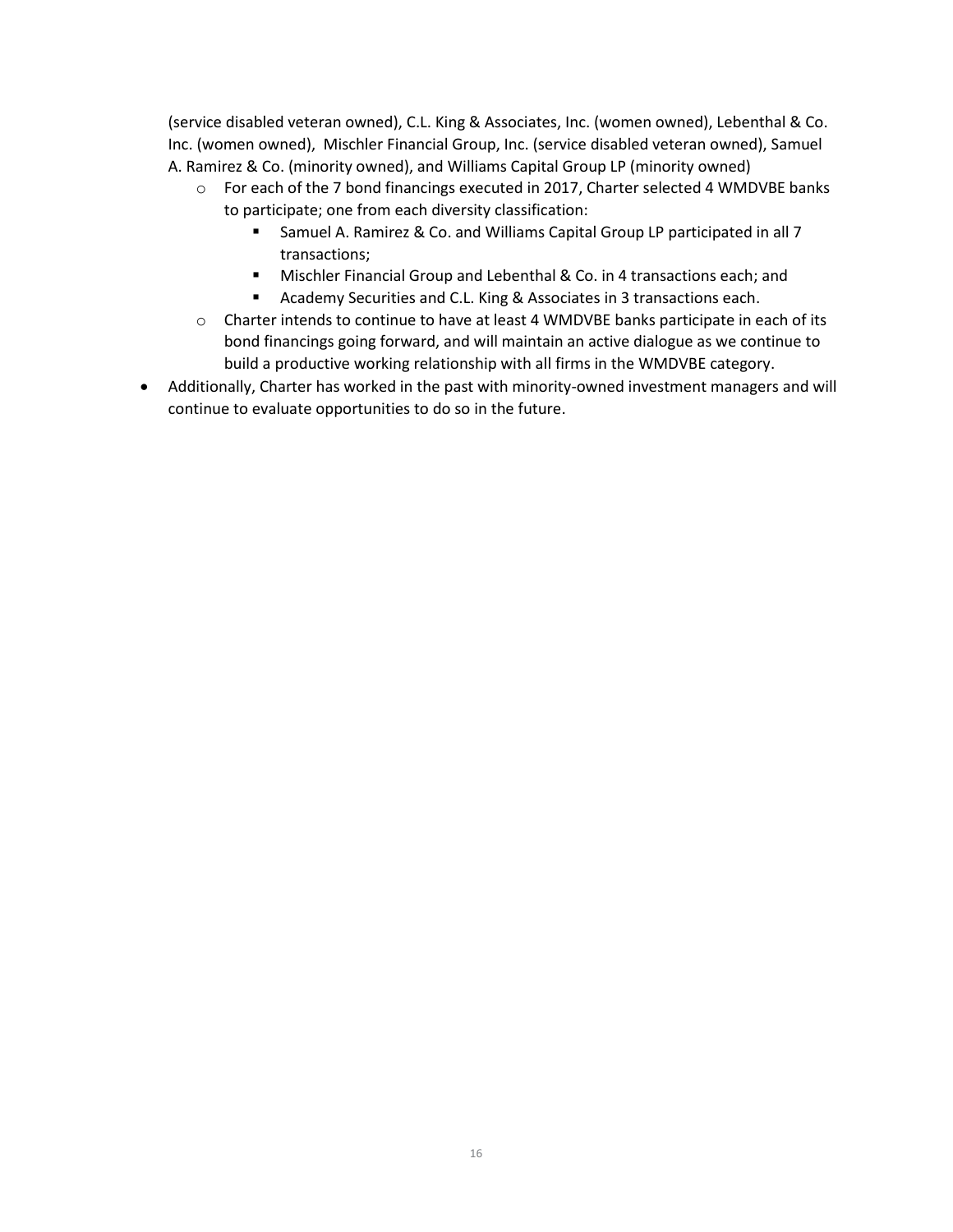| <b>Charter Communications</b>                                                       | <b>2018 Plan</b> | G.O. #156 Sec. 10.1.1 |
|-------------------------------------------------------------------------------------|------------------|-----------------------|
| WMDVLGBTBE Annual Short-, Mid-, and Long-Term Goals by Product and Service Category |                  |                       |

|                                                           | <b>Short-Term</b>                                                |                                                        |                                                                                                                               |                           | Mid-Term                     |                                                                  |                                                        |                                                                                                | <b>Long-Term</b>                                                |                              |                                                                  |                                                        |                                                                                                                   |                    |                              |
|-----------------------------------------------------------|------------------------------------------------------------------|--------------------------------------------------------|-------------------------------------------------------------------------------------------------------------------------------|---------------------------|------------------------------|------------------------------------------------------------------|--------------------------------------------------------|------------------------------------------------------------------------------------------------|-----------------------------------------------------------------|------------------------------|------------------------------------------------------------------|--------------------------------------------------------|-------------------------------------------------------------------------------------------------------------------|--------------------|------------------------------|
|                                                           | <b>Minority</b><br><b>Business</b><br><b>Enterprise</b><br>(MBE) | Women<br><b>Business</b><br><b>Enterprise</b><br>(WBE) | Lesbian, Gay, Disabled<br><b>Bisexual.</b><br><b>Transgender Business</b><br><b>Business</b><br><b>Enterprise</b><br>(LGBTBE) | <b>Veterans</b><br>(DVBE) | <b>Enterprise WMDVLGBTBE</b> | <b>Minority</b><br><b>Business</b><br><b>Enterprise</b><br>(MBE) | Women<br><b>Business</b><br><b>Enterprise</b><br>(WBE) | Lesbian, Gay,<br>Bisexual.<br>Transgender!<br><b>Business</b><br><b>Enterprise</b><br>(LGBTBE) | <b>Disabled</b><br><b>Veterans</b><br><b>Business</b><br>(DVBE) | <b>Enterprise WMDVLGBTBE</b> | <b>Minority</b><br><b>Business</b><br><b>Enterprise</b><br>(MBE) | Women<br><b>Business</b><br><b>Enterprise</b><br>(WBE) | Lesbian, Gay, Disabled<br>Bisexual.<br>Transgender   Business<br><b>Business</b><br><b>Enterprise</b><br>(LGBTBE) | Veterans<br>(DVBE) | <b>Enterprise WMDVLGBTBE</b> |
| <b>Products</b>                                           |                                                                  |                                                        |                                                                                                                               |                           |                              |                                                                  |                                                        |                                                                                                |                                                                 |                              |                                                                  |                                                        |                                                                                                                   |                    |                              |
| <b>Finished Products/Misc. Goods (50)</b>                 | 0.09%                                                            | 0.66%                                                  | 0.00%                                                                                                                         | 0.00%                     | 0.75%                        | 0.13%                                                            | 0.88%                                                  | 0.00%                                                                                          | 0.00%                                                           | 1.01%                        | 0.20%                                                            | 1.30%                                                  | 0.00%                                                                                                             | 0.00%              | 1.50%                        |
| <b>Technical Equipment/ Analysis Instruments (36, 38)</b> | 0.20%                                                            | 0.94%                                                  | 0.00%                                                                                                                         | 0.00%                     | 1.14%                        | 0.50%                                                            | 1.59%                                                  | 0.00%                                                                                          | 0.00%                                                           | 2.09%                        | 0.90%                                                            | 2.60%                                                  | 0.00%                                                                                                             | 0.00%              | 3.50%                        |
| <b>Subtotal</b>                                           | 0.29%                                                            | 1.59%                                                  | 0.00%                                                                                                                         | 0.00%                     | 1.89%                        | 0.63%                                                            | 2.47%                                                  | 0.00%                                                                                          | 0.00%                                                           | 3.10%                        | 1.10%                                                            | 3.90%                                                  | 0.00%                                                                                                             | 0.00%              | 5.00%                        |

| <b>Services</b>                                                 | <b>Minority</b><br><b>Business</b><br><b>Enterprise</b><br>(MBE) | Women<br><b>Business</b><br><b>Enterprise</b><br>(WBE) | Lesbian, Gay, Disabled<br>Bisexual.<br><b>Transgender Business</b><br><b>Business</b><br><b>Enterprise</b><br>(LGBTBE) | <b>Veterans</b><br>(DVBE) | <b>Enterprise WMDVLGBTBE</b> | <b>Minority</b><br><b>Business</b><br><b>Enterprise</b><br>(MBE) | Women<br><b>Business</b><br><b>Enterprise</b><br>(WBE) | Lesbian, Gay,<br><b>Bisexual.</b><br><b>Transgender</b><br><b>Business</b><br><b>Enterprise</b><br>(LGBTBE) | <b>Disabled</b><br><b>Veterans</b><br><b>Business</b><br><b>Enterprise</b><br>(DVBE) | <b>WMDVLGBTBE</b> | <b>Minority</b><br><b>Business</b><br><b>Enterprise</b><br>(MBE) | Women<br><b>Business</b><br><b>Enterprise</b><br>(WBE) | Lesbian, Gay, Disabled<br>Bisexual.<br><b>Transgender   Business</b><br><b>Business</b><br><b>Enterprise</b><br>(LGBTBE) | <b>Veterans</b><br>(DVBE) | <b>Enterprise WMDVLGBTBE</b> |
|-----------------------------------------------------------------|------------------------------------------------------------------|--------------------------------------------------------|------------------------------------------------------------------------------------------------------------------------|---------------------------|------------------------------|------------------------------------------------------------------|--------------------------------------------------------|-------------------------------------------------------------------------------------------------------------|--------------------------------------------------------------------------------------|-------------------|------------------------------------------------------------------|--------------------------------------------------------|--------------------------------------------------------------------------------------------------------------------------|---------------------------|------------------------------|
|                                                                 |                                                                  |                                                        |                                                                                                                        |                           |                              |                                                                  |                                                        |                                                                                                             |                                                                                      |                   |                                                                  |                                                        |                                                                                                                          |                           |                              |
| Professional Services (65, 73, 76, 87)                          | 3.36%                                                            | 0.17%                                                  | 0.00%                                                                                                                  | 0.00%                     | 3.53%                        | 1.87%                                                            | 0.17%                                                  | 0.00%                                                                                                       | 0.009                                                                                | 2.04%             | 0.80%                                                            | 0.20%                                                  | 0.00%                                                                                                                    | 0.00%                     | 1.00%                        |
| Raw Materials/Construction/Industrail Services (16, 17, 33, 42) | 3.79%                                                            | 2.53%                                                  | 0.00%                                                                                                                  | 0.00%                     | 6.32%                        | 2.56%                                                            | 6.72%                                                  | 0.00%                                                                                                       | 0.009                                                                                | 9.28%             | 1.90%                                                            | 12.40%                                                 | 0.00%                                                                                                                    | 0.00%                     | 14.30%                       |
| <b>Subtotal</b>                                                 | 7.15%                                                            | 2.70%                                                  | 0.00%                                                                                                                  | 0.00%                     | 9.85%                        | 4.43%                                                            | 6.89%                                                  | 0.00%                                                                                                       | 0.009                                                                                | 11.32%            | 2.70%                                                            | 12.60%                                                 | 0.00%                                                                                                                    | 0.00%                     | 15.30%                       |
|                                                                 |                                                                  |                                                        |                                                                                                                        |                           |                              |                                                                  |                                                        |                                                                                                             |                                                                                      |                   |                                                                  |                                                        |                                                                                                                          |                           |                              |
| <b>TOTAL</b>                                                    | 9.23%                                                            | 4.30%                                                  | 0.00%                                                                                                                  | 0.00%                     | 11.74%                       | 5.06%                                                            | 9.36%                                                  | 0.00%                                                                                                       | 0.00%                                                                                | 14.42%            | 3.80%                                                            | 16.50%                                                 | 0.00%                                                                                                                    | 0.00%                     | 20.30%                       |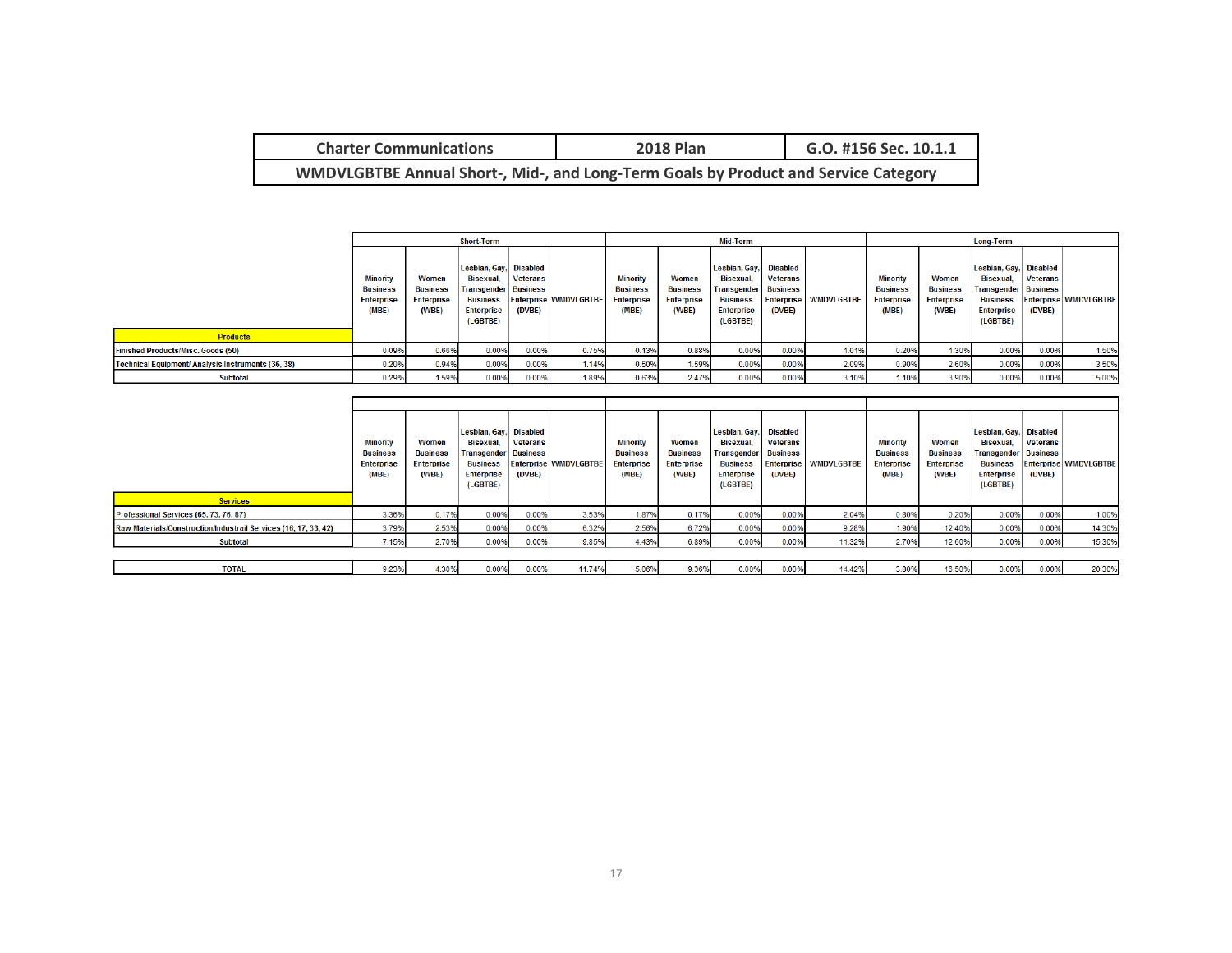| <b>Charter Communications</b>                                                   | <b>2018 Plan</b> | G.O. #156 Sec. 10.1.2 |
|---------------------------------------------------------------------------------|------------------|-----------------------|
| Description of WMDVLGBTBE Planned Program Activities for the Next Calendar Year |                  |                       |

Charter will build upon the internal capabilities developed in its baseline year of 2017 and focus on efficiently and effectively identifying, engaging and tracking spend with women-owned, minorityowned, disabled veteran-owned, and/or LGBT-owned business enterprises (WMDVLGBTBEs). Charter will deepen and increase engagement with external organizations to develop the program nationally and in California.

#### Internal Activities

- Ensure supplier information management system (Ariba) is up-to-date with diversity information for all existing and potential WMDVLGBTBEs. Conduct annual check of WMDVLGBTBEs by a third party data enrichment service. Continue advocacy for inclusion of LGBTBE as a tracked diverse certification in the Ariba general network.
- Continue biannual meetings of the External Diversity and Inclusion Council to assist and advise Charter in the development, monitoring and evaluation of all diversity efforts including supplier diversity.
- Continue quarterly meetings of the Executive Steering Committee for Diversity and Inclusion to review strategy, goal-setting and implementation of all diversity efforts including supplier diversity. The Executive Steering Committee for Diversity and Inclusion is comprised of the Chief Executive Officer of Charter and leaders from all business units.
- Annually benchmark the supplier diversity program against peer organizations and industry standards to ensure prioritization of activities and best practices in program development.
- Identify existing suppliers that are eligible as WMDVLGBTBEs and advocate for certification by The Supplier Clearinghouse.
- Report WMDVLGBTBE spend internally to the lead for each business unit on a quarterly basis.
- Partner with relevant business units to review their baseline WMDVLGBTBE spend and reset short-, mid-, and long-term WMDVLGBTBE spend goals in support of California operations.
- Provide supplier diversity training to new sourcing managers within the Strategic Procurement team and supplemental training to all Strategic Procurement team members is provided when processes update. Ensure all diverse suppliers that engage with the supplier diversity program are vetted by the relevant category manager in Strategic Procurement.
- Register and receive reported spend from additional prime suppliers in the Tier 2 diverse spend reporting program. Conduct analysis on reported Tier 2 diverse spend to find opportunities for increasing WMDVLGBTBE spend with subcontractors.

### External Activities

- Partner with the following supplier diversity organizations to advance program development:
	- o Colorado LGBTQ Chamber of Commerce (COLGBTQCC)
	- o Mountain Plains Minority Supplier Development Council (MPMSDC)
	- o National Asian American Coalition (NAAC)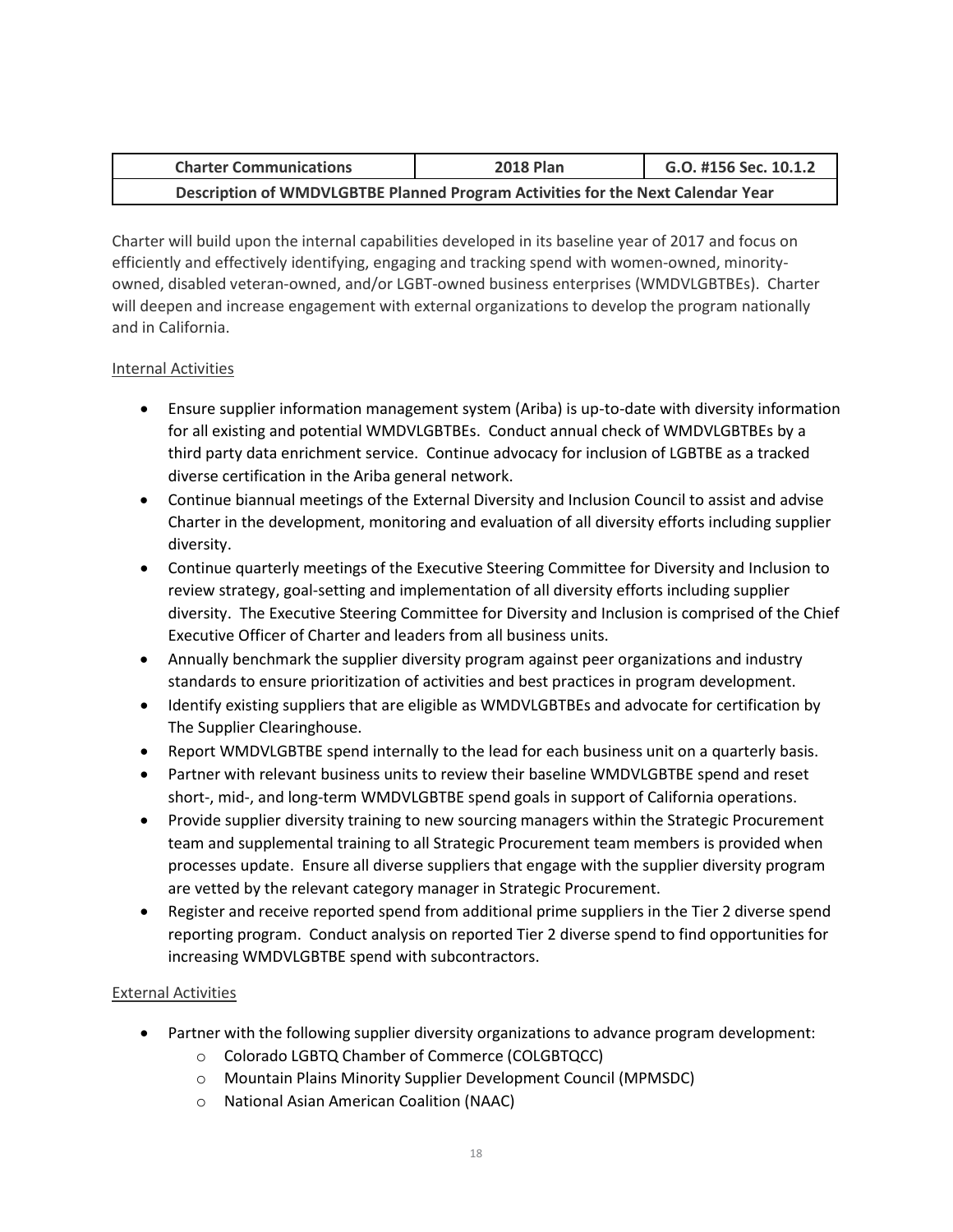- o National Association of Minority & Women Owned Law Firms (NAMWOLF)
- o National Business Inclusion Consortium (NBIC)
- o National LGBT Chamber of Commerce (NGLCC)
- o National Minority Supplier Development Council (NMSDC)
- o Southern California Minority Supplier Development Council (SCMSDC)
- o Technology Industry Group (TIG)
- o United States Black Chambers (USBC)
- o United States Business Leadership Network (USBLN)
- o United States Hispanic Chamber of Commerce (USHCC)
- o United States Pan Asian American Chamber of Commerce (USPAACC)
- o Women's Business Enterprise National Council (WBENC)
- o Women's Business Enterprise Council West (WBEC-West)
- Attend the following national and California-specific supplier diversity events in 2017 to meet diverse suppliers in matchmaking appointments and expos, learn best practices for program development, and network with supplier diversity professionals from peer companies:
	- o WBENC Summit & Salute (March 20-22 in Dallas, TX)
	- o NBIC Best of the Best (April 18 in Washington, DC)
	- o SCMSDC Gateway Conference (April 23-24 in Pasadena, CA)
	- o CPUC/Joint Utilities Expo (April 25 in Long Beach, CA)
	- o USPAACC CelebrAsian Procurement Conference (May 29-June 1 in Bethesda, MD)
	- o WBENC National Conference (June 19-21 in Detroit, MI)
	- o NMSDC Program Manager's Seminar (July 9-11 in TBD)
	- o USBLN Annual Conference & Expo (July 9-12 in Las Vegas, NV)
	- o NGLCC International Business Conference (August 14-17 in Philadelphia, PA)
	- o WBEC West Procurement Opportunity Conference (September TBD)
	- o USHCC National Convention (September 16-18 in Philadelphia, PA)
	- o NAMWOLF Annual Meeting (September 26 in Chicago, IL)
	- o CPUC General Order 156 Supplier Diversity En Banc (October 4 in Richmond, CA)
	- o CPUC/Joint Utilities Expo (October TBD)
	- o NMSDC National Conference & Business Fair (October 14-17 in Austin, TX)
	- o California Cable Supplier Diversity Fair (November TBD in San Diego, CA)
	- o NGLCC National Dinner & Awards Gala (November 16 in Washington, DC)
- Actively participate in the CPUC Joint Utilities and attend the quarterly meetings in-person to receive the latest guidance from CPUC staff, learn best practices and network with peer GO 156 reporting companies.
- Develop external communications including website content for diverse suppliers on the process for registering, as well as plan for internal articles and social media content for key supplier diversity conferences.
- Fund an additional four scholarships for current WMDVLGBTBE suppliers to the technical assistance and supplier development program for diverse business owners at Tuck Executive Education at Dartmouth.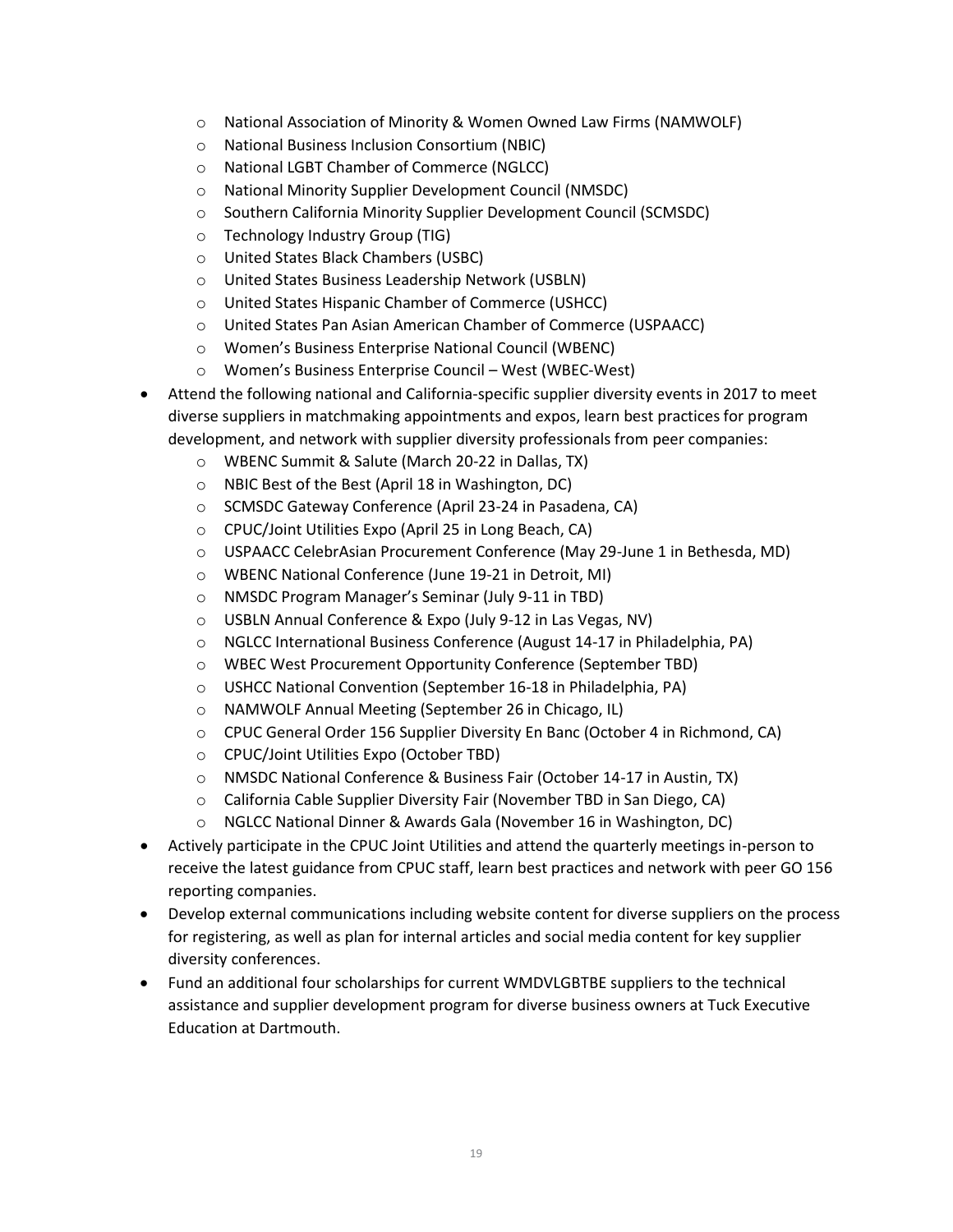| <b>Charter Communications</b> | <b>2018 Plan</b>                                                   | G.O. #156 Sec. 10.1.3 |
|-------------------------------|--------------------------------------------------------------------|-----------------------|
|                               | Plans for Recruiting WMDVLGBTBE Suppliers in Low Utilization Areas |                       |

Charter commits to expand its utilization of WMDVLGBTBE law firms, advertising agencies, and grow the diversity of its banking and other financial services partners by expanding relationships with WMDVLGBTBE investment firms, investment banks, and asset managers. Charter will:

- Identify any existing firms or suppliers that are eligible as a WMDVLGBTBE and help them become certified by The Supplier Clearinghouse.
- Continue development of an action plan by the relevant business units in Legal, Finance, and Sales & Marketing to expand opportunity for existing WMDVLGBTBEs as well as recruit qualified and capable WMDVLGBTBEs.
- Continue attending NAMWOLF Annual Meeting, partner with this organization to develop internal capabilities, and network with qualified WMDVLGBTBE law firms that are members of NAMWOLF.
- Benchmark with peer companies to identify WMDVLGBTBEs in low utilization areas.
- Identify industry-specific partner organizations and/or events for WMDVLGBTBEs in low utilization areas.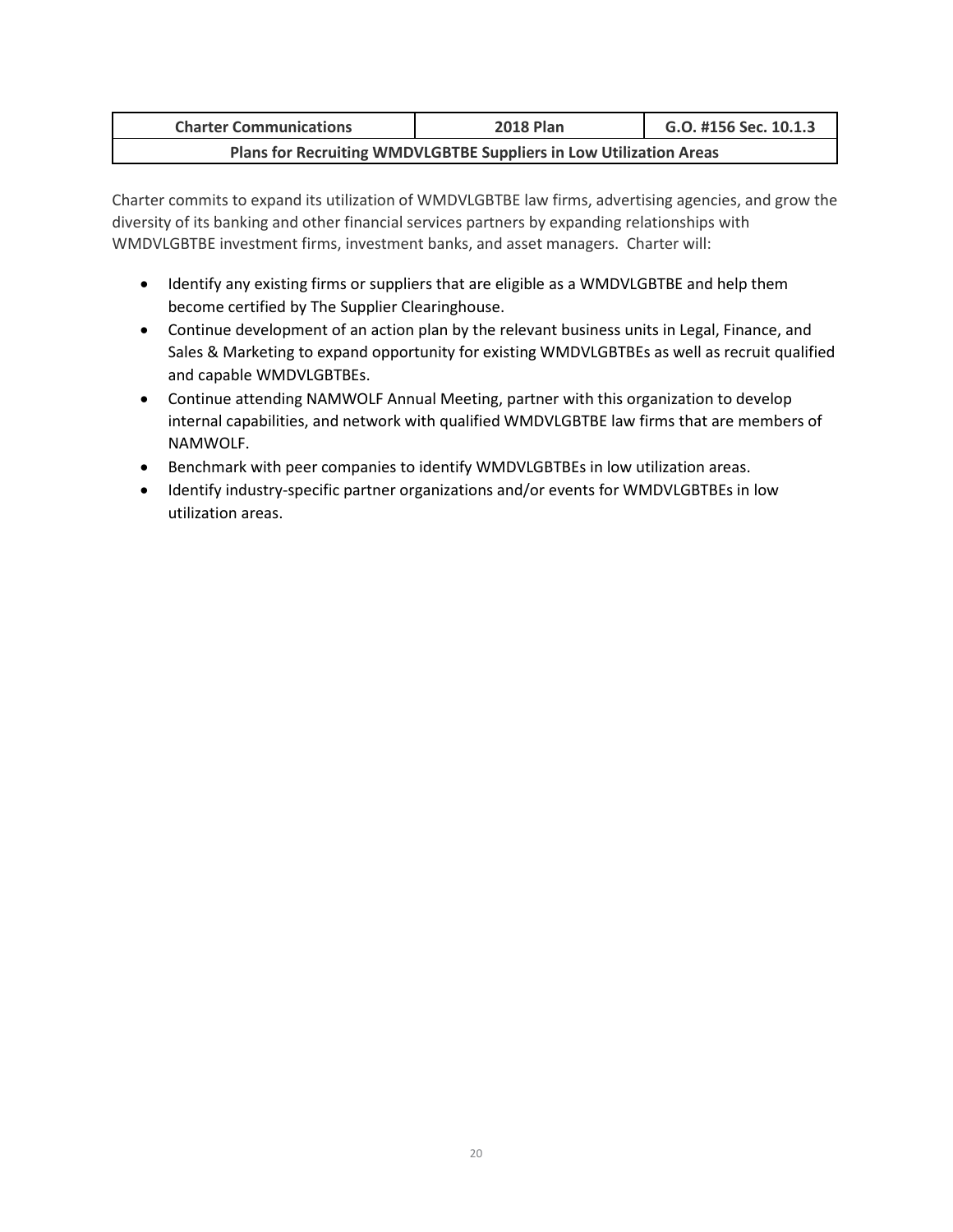| <b>Charter</b>                                              | <b>2018 Plan</b> | G.O. #156 Sec. 10.1.4 |  |  |  |  |  |
|-------------------------------------------------------------|------------------|-----------------------|--|--|--|--|--|
| Plans for Recruiting WMDVLGBTBE Suppliers Where Unavailable |                  |                       |  |  |  |  |  |

Charter recognizes that the supplier diversity program is in its early stages of development as a more recently integrated company. Therefore, Charter will focus efforts in the near term on products and services with availability of WMDVLGBTBEs as the most efficient and effective steps towards increasing opportunity for and spend with WMDVLGBTBEs. Charter will leverage the existing database of The Supplier Clearinghouse as well as benchmarking with peer companies to identify product and service categories with the greatest availability of WMDVLGBTBEs and opportunities for WMDVLGBTBE procurement. Charter is an active participant in both the CPUC Joint Utilities and the Technology Industry Group, and will participate in the regular meetings as well as attend the NMSDC Program Managers Seminar to specifically learn best practices and recommendations on diverse supplier and program development from peer companies with more mature supplier diversity programs. Charter will continue to partner with our industry peers Comcast and Cox to organize and sponsor the annual California Cable Supplier Diversity Fair. Additionally, where an existing or potential supplier is identified as a qualifying WMDVLGBTBE, Charter will recruit them to be certified by The Supplier Clearinghouse to increase the availability of qualified and capable WMDVLGBTBEs.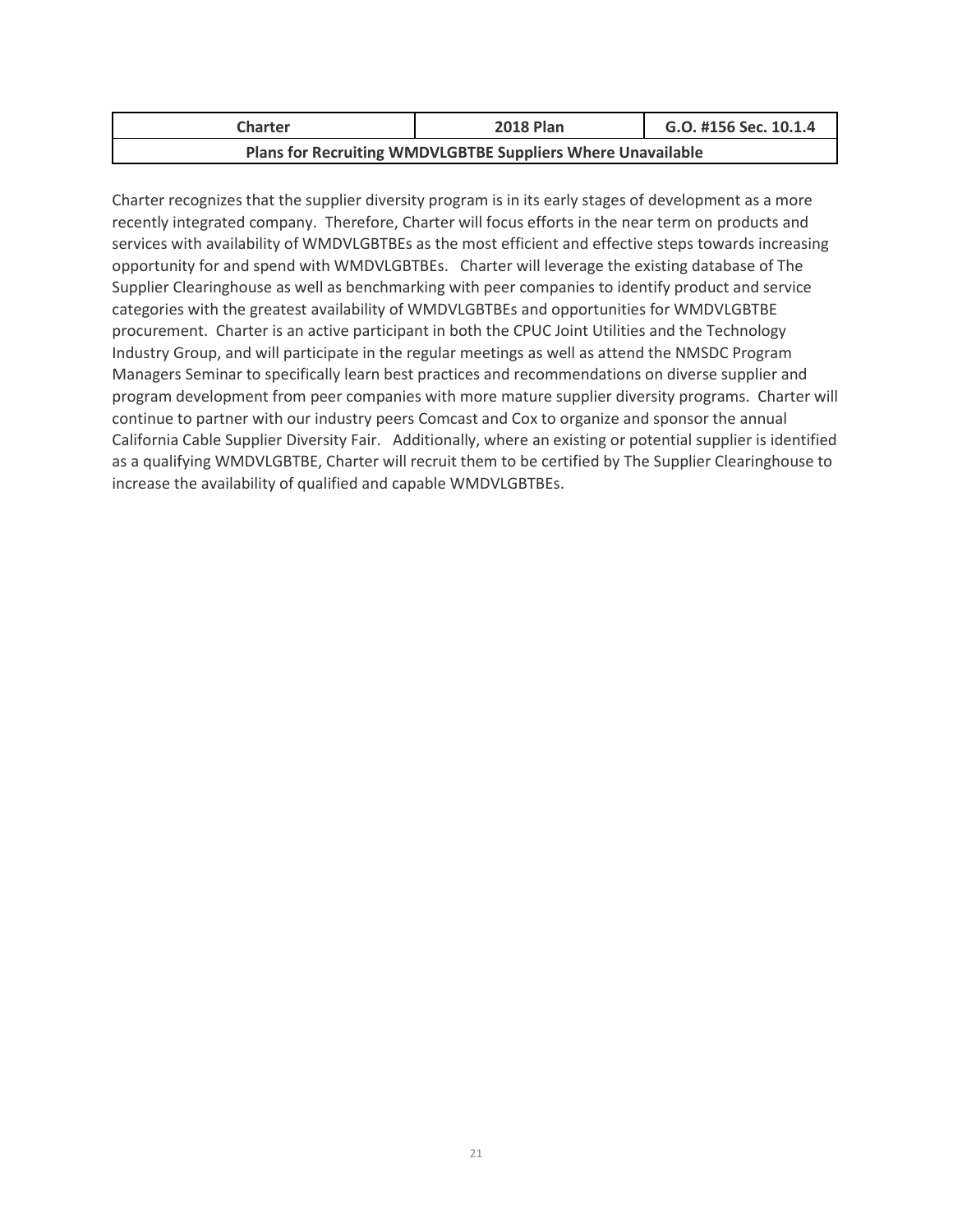| Charter                                                                     | <b>2018 Plan</b> | G.O. #156 Sec. 10.1.5 |
|-----------------------------------------------------------------------------|------------------|-----------------------|
| Plans for Encouraging Prime Contractors to Subcontract WMDVLGBTBE Suppliers |                  |                       |

Given that Charter's Supplier Diversity program started its Tier 2 diverse spend program in 2017, the coming year will focus on analyzing and interpreting the results of the baseline year of reported Tier 2 WMDVLGBTBE spend data. Activities resulting from that analysis will include targeted engagement with primes to find opportunities for increasing WMDVLGBTBE spend with subcontractors. Furthermore, Charter will add reporting prime suppliers to its Tier 2 diverse spend program following Q1 2018. Given that 2017 is the baseline year as an integrated company, these additional reporting primes will be identified based upon total "Tier 1" spend in 2017.